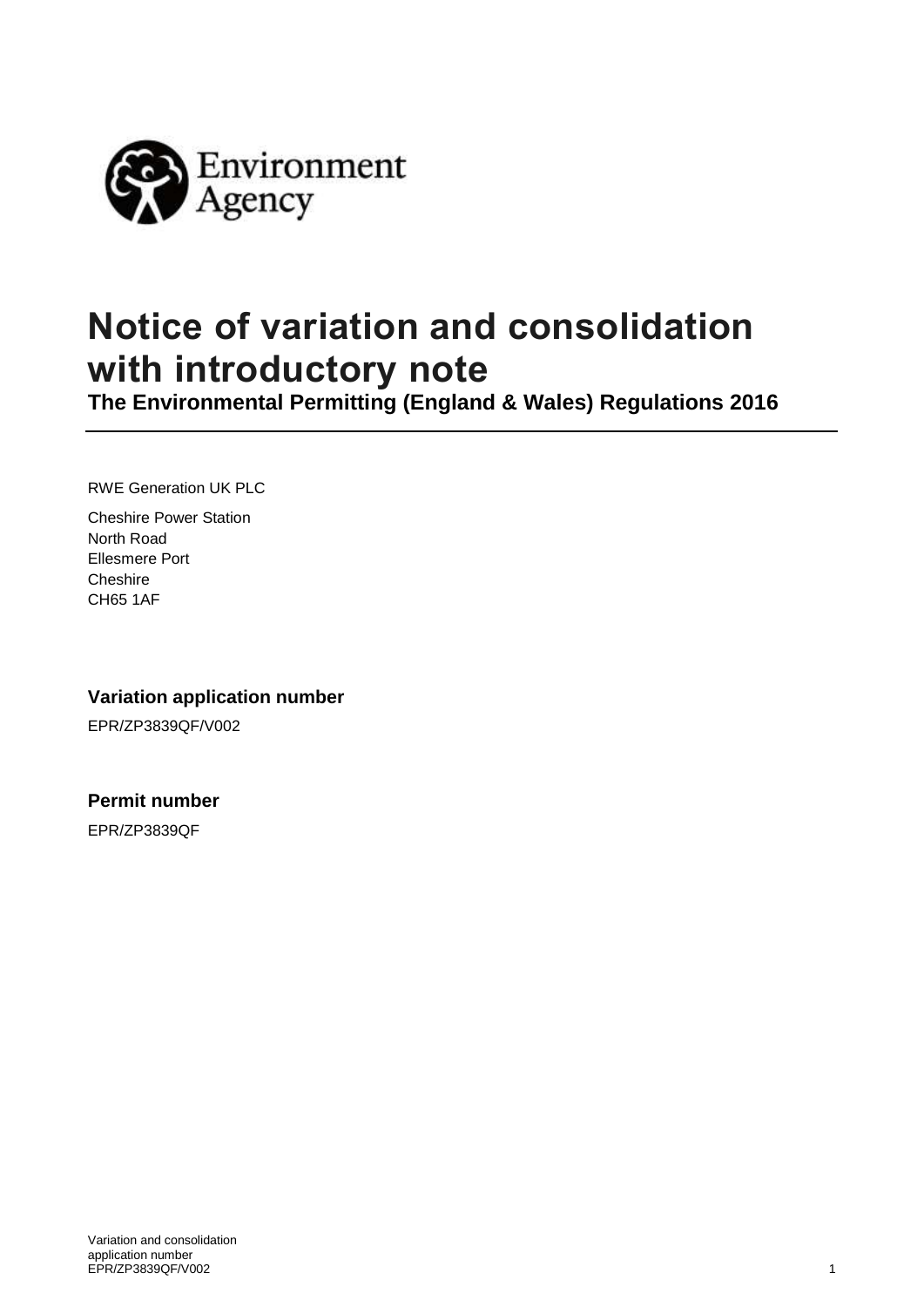## **Cheshire Power Station Permit number EPR/ZP3839QF**

### **Introductory note**

#### **This introductory note does not form a part of the notice.**

Under the Environmental Permitting (England & Wales) Regulations 2016 (schedule 5, part 1, paragraph 19) a variation may comprise a consolidated permit reflecting the variations and a notice specifying the variations included in that consolidated permit.

Schedule 2 of the notice comprises a consolidated permit which reflects the variations being made. All the conditions of the permit have been varied and are subject to the right of appeal.

Article 21(3) of the Industrial Emissions Directive (IED) requires the Environment Agency to review conditions in permits that it has issued and to ensure that the permit delivers compliance with relevant standards, within four years of the publication of updated decisions on Best Available Techniques (BAT) Conclusions. We have reviewed the permit for this installation against the revised BAT Conclusions for the large combustion plant sector published on 17<sup>th</sup> August 2017.

This variation makes the below changes following the review under Article 21(3) of the IED and the consolidation of the Environmental Permitting Regulations that came into force on the 4 January 2017:

- Revised emission limits and monitoring requirements for emissions to air applicable from 17 August 2021 in table S3.1a; and
- Inclusion of process monitoring for energy efficiency in table S3.3.

The variation also introduces emission limits and monitoring requirements for emissions to air for the engines operating as peaking plant on the site.

The rest of the installation is unchanged and continues to be operated as follows:

The LCP on site is a natural gas fired Open Cycle Gas Turbine (OCGT), providing power to the National Grid through the Short Term Operating Reserve (STOR) market. The operator chose to operate this LCP under the 500 hour IED compliance route. The net thermal input of this LCP is 124MWth. The DEFRA LCP reference number is LCP274.

Other combustion plant on site consists of the following:

- 6 gas generating sets of 1.1MWe (3.1MWth); and
- An additional 12 gas engines each of 3.1 MW thermal input. The engines will supply electricity to the grid for the STOR and may also operate during periods of high network demand or during system stress events. They will operate for less than 500 hours per year. The emissions points from these engines are approximately 8.5m above ground level.

The status log of a permit sets out the permitting history, including any changes to the permit reference number.

| Status log of the permit                     |                       |                                                                                                                                                                                                             |  |  |
|----------------------------------------------|-----------------------|-------------------------------------------------------------------------------------------------------------------------------------------------------------------------------------------------------------|--|--|
| <b>Description</b>                           | Date                  | <b>Comments</b>                                                                                                                                                                                             |  |  |
| Application received<br>EPR/BK6505IL/A001    | Duly made<br>27/02/01 | Application for permit to operate CHP plant to<br>provide electricity and steam to adjacent paper mill.                                                                                                     |  |  |
| Permit determined EPR/BK6505IL               | 29/04/02              | Permit issued to Innogy Cogen Limited                                                                                                                                                                       |  |  |
| Regulation 60 Notice sent to the<br>operator | 31/10/14              | Issue of a Notice under regulation 60(1) of the EPR.<br>Environment Agency initiated review and variation<br>to vary the permit under IED to implement the<br>special provisions for LCP under Chapter III, |  |  |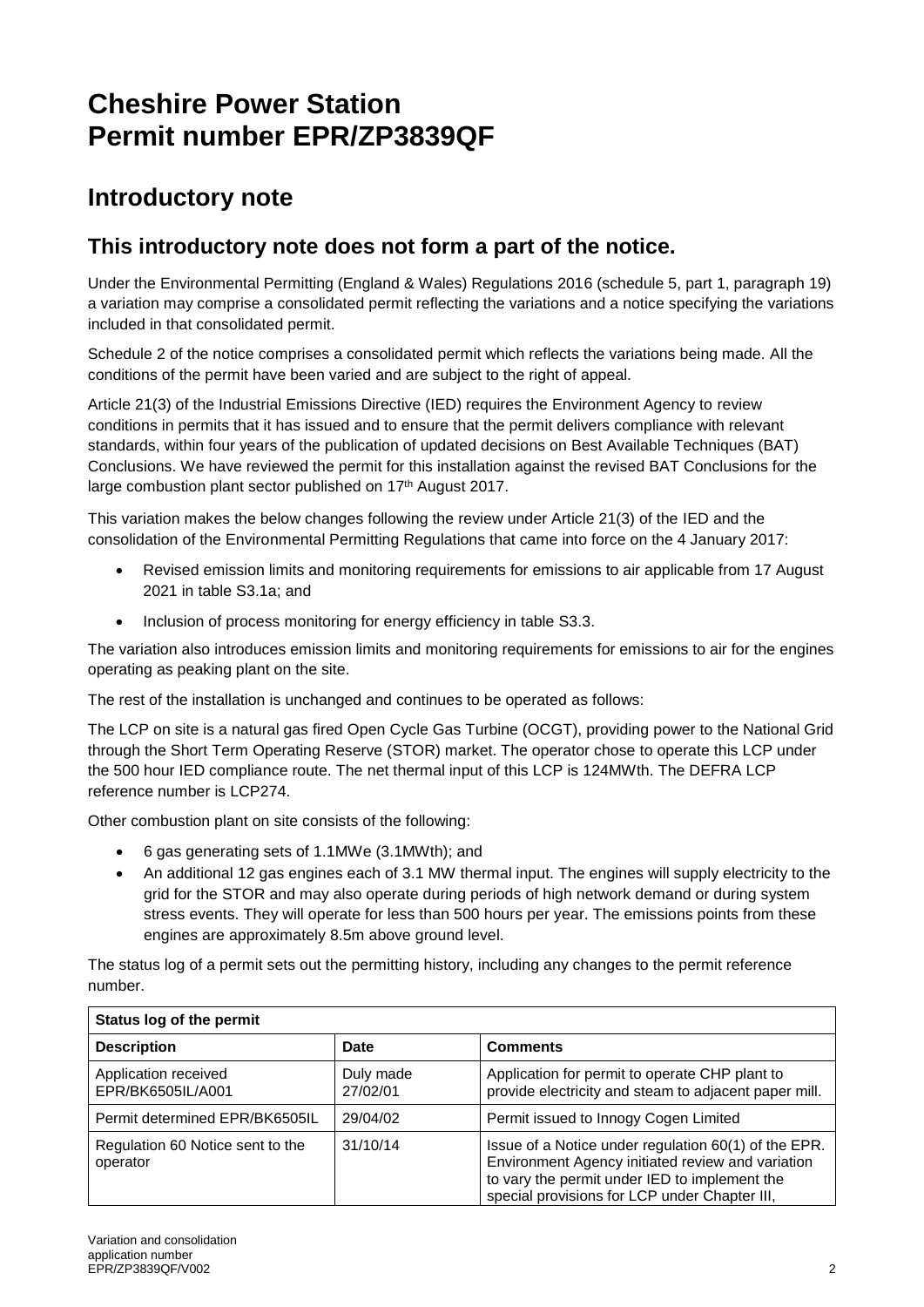| Status log of the permit                                             |                       |                                                                                                                                                                                                                                                                                                    |  |  |
|----------------------------------------------------------------------|-----------------------|----------------------------------------------------------------------------------------------------------------------------------------------------------------------------------------------------------------------------------------------------------------------------------------------------|--|--|
| <b>Description</b>                                                   | <b>Date</b>           | <b>Comments</b>                                                                                                                                                                                                                                                                                    |  |  |
|                                                                      |                       | introducing new Emission Limit Values (ELVs)<br>applicable to LCP, referred to in Article 30 (2) and<br>set out in Annex V. The permit is also updated to<br>modern conditions.                                                                                                                    |  |  |
| Regulation 60 Notice response                                        | 31/03/15              | Response received from the operator.                                                                                                                                                                                                                                                               |  |  |
| Additional information received                                      | 03/07/15              | Response to request for further information (RFI)<br>dated 12/05/2015.                                                                                                                                                                                                                             |  |  |
| Additional information received                                      | 15/12/15              | Confirmation of compliance route chosen.                                                                                                                                                                                                                                                           |  |  |
| Variation determined<br>EPR/BK6505IL/V002                            | 24/12/15              | Varied and consolidated permit issued to Npower<br>Cogen Limited in modern condition format. Variation<br>effective from 01/01/2016.                                                                                                                                                               |  |  |
| Variation determined<br>EPR/BK6505IL/V003                            | 26/05/16              | Admin variation to amend water emissions<br>monitoring requirements.                                                                                                                                                                                                                               |  |  |
| Notified of change of company<br>name                                | 12/07/16              | Name changed to RWE Cogen UK limited                                                                                                                                                                                                                                                               |  |  |
| Variation issued<br>EPR/BK6505IL/V004                                | 16/08/16              | Varied permit issued to RWE Cogen UK Limited                                                                                                                                                                                                                                                       |  |  |
| Variation application<br>EPR/BK6505IL/V005                           | Duly made<br>11/10/16 | Application to add six gas engines                                                                                                                                                                                                                                                                 |  |  |
| Variation issued<br>EPR/BK6505IL/V005                                | 04/01/17              | Varied permit issued to RWE Cogen UK Limited                                                                                                                                                                                                                                                       |  |  |
| Variation application<br>EPR/BK6505IL/V006                           | Duly made<br>29/08/17 | Application to add twelve additional gas engines                                                                                                                                                                                                                                                   |  |  |
| <b>Additional Information</b>                                        | 04/10/17              | Noise survey Report - 8 November 2016                                                                                                                                                                                                                                                              |  |  |
| Variation issued<br>EPR/BK6505IL/V006                                | 01/12/17              | Varied permit issued to RWE Cogen UK Limited                                                                                                                                                                                                                                                       |  |  |
| Application EPR/ZP3839QF/T001                                        | Duly made             | Application to transfer the permit to RWE                                                                                                                                                                                                                                                          |  |  |
| (full transfer and variation of<br>permit EPR/BK6505IL)              | 16/07/18              | Generation UK PLC, and change the name of the<br>site to Cheshire Power Station.                                                                                                                                                                                                                   |  |  |
| Transfer and variation determined<br>EPR/ZP3839QF                    | 23/07/2018            | Full transfer and variation of permit complete.                                                                                                                                                                                                                                                    |  |  |
| Regulation 61 Notice sent to the<br>Operator                         | 01/05/18              | Issue of a Notice under Regulation 61(1) of the<br>EPR. Environment Agency initiated review and<br>variation to vary the permit under IED to<br>implement Chapter II following the publication of<br>the revised Best Available Techniques (BAT)<br>Reference Document for large combustion plant. |  |  |
| Regulation 61 Notice response.                                       | 13/11/18              | Response received from the Operator.                                                                                                                                                                                                                                                               |  |  |
| Variation determined<br>EPR/ZP3839QF/V002<br>(Billing ref: VP3003PQ) | 06/09/19              | Varied and consolidated permit issued.<br>Effective from 06/09/19.                                                                                                                                                                                                                                 |  |  |

End of introductory note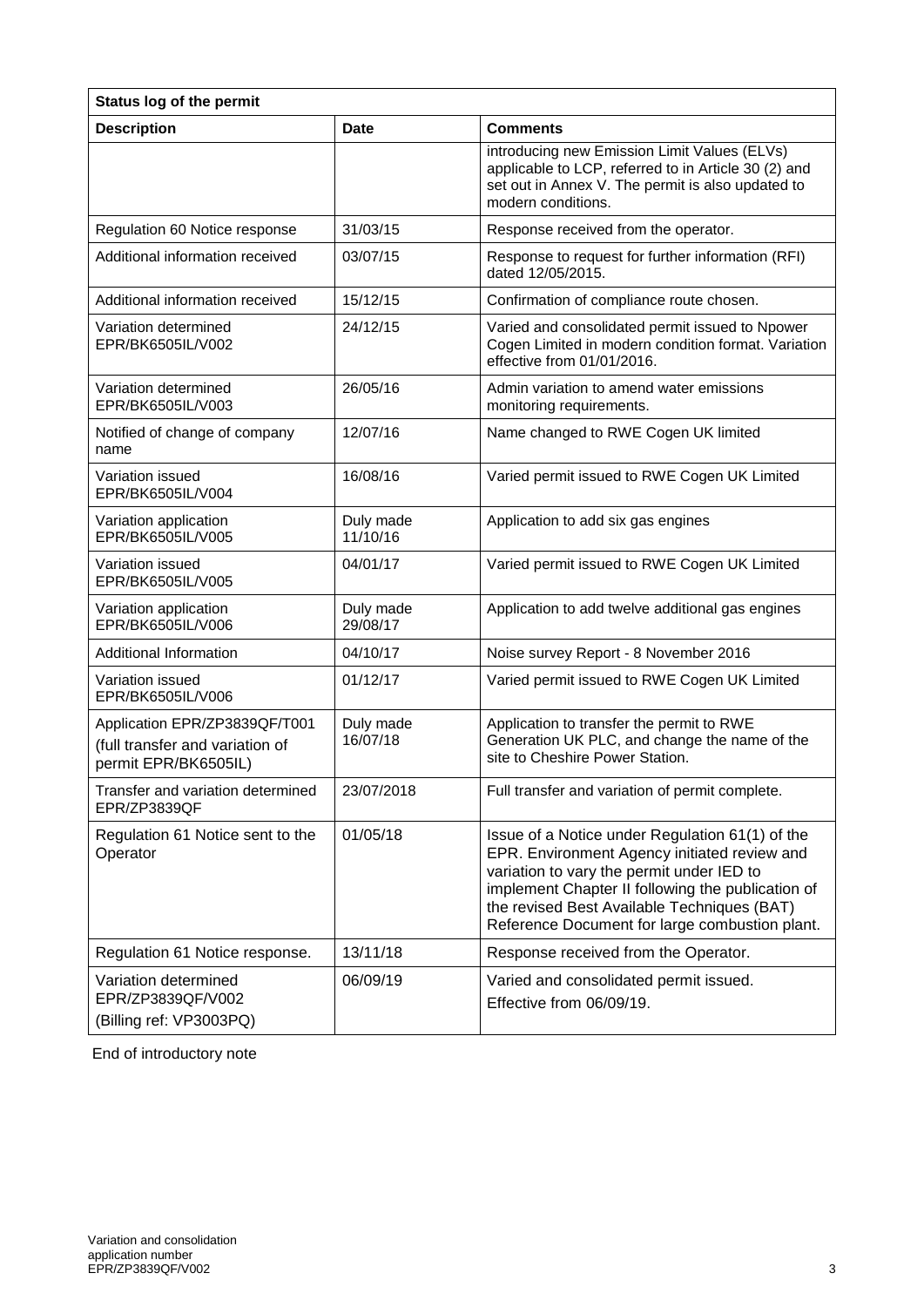### **The Environmental Permitting (England and Wales) Regulations 2016**

The Environment Agency in exercise of its powers under regulation 20 of the Environmental Permitting (England and Wales) Regulations 2016 varies

**Permit number**

**EPR/ZP3839QF**

**Issued to RWE Generation UK PLC** ("the operator")

whose registered office is

**Windmill Hill Business Park Whitehill Way Swindon Wiltshire SN5 6PB**

company registration number 03892782

to operate a regulated facility at

**Cheshire Power Station North Road Ellesmere Port Cheshire CH65 1AF**

to the extent set out in the schedules.

The notice shall take effect from 06/09/2019.

| <b>Name</b>      | <b>Date</b> |
|------------------|-------------|
| <b>Ben Evans</b> | 06/09/2019  |

Authorised on behalf of the Environment Agency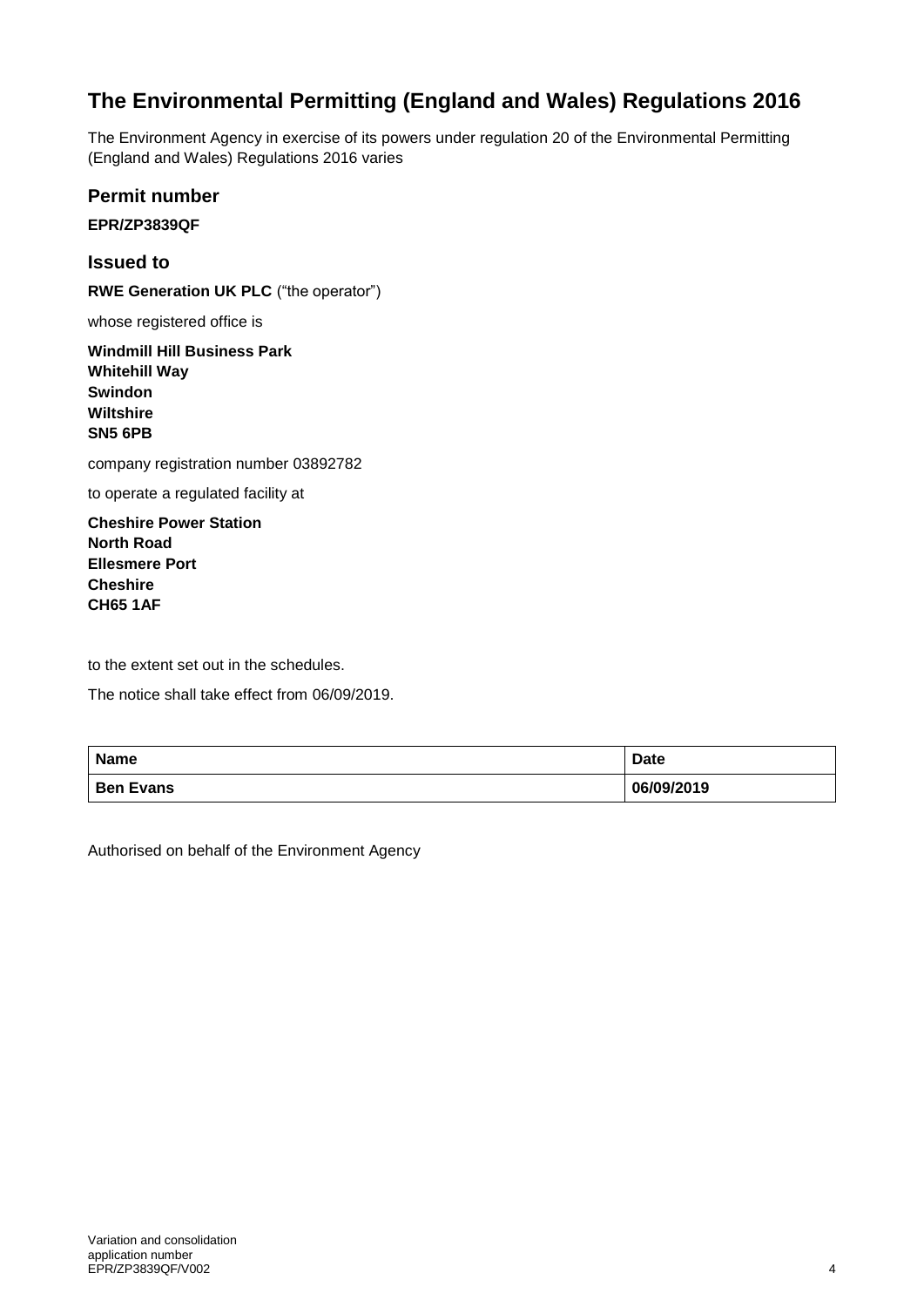#### **Schedule 1**

All conditions have been varied by the consolidated permit as a result of an Environment Agency initiated variation.

#### **Schedule 2 – consolidated permit**

Consolidated permit issued as a separate document.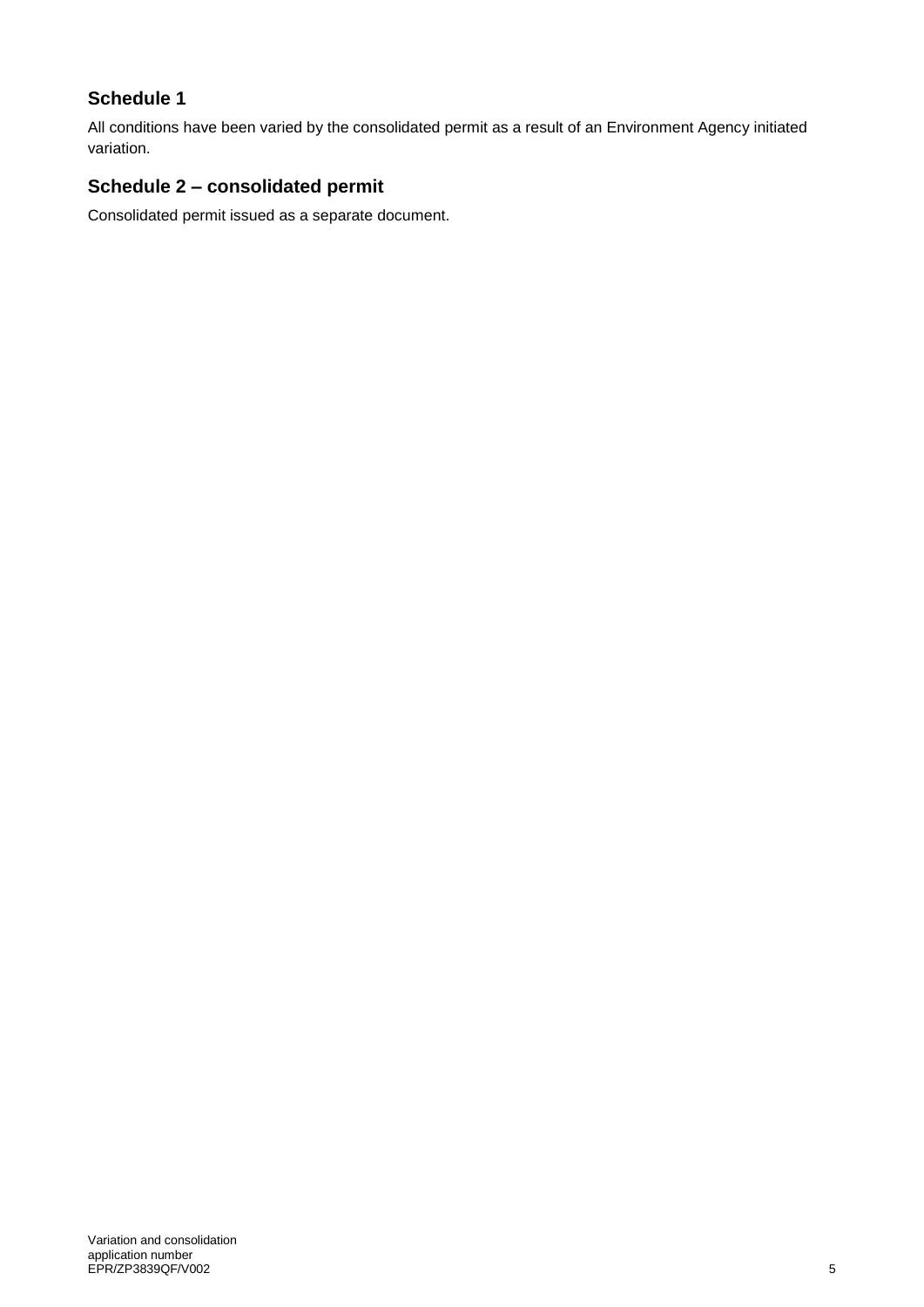### **Permit**

#### **The Environmental Permitting (England and Wales) Regulations 2016**

#### **Permit number**

#### **EPR/ZP3839QF**

This is the consolidated permit referred to in the variation and consolidation notice for application EPR/ZP3839QF/V002 authorising,

**RWE Generation UK PLC** ("the operator"),

whose registered office is

**Windmill Hill Business Park Whitehill Way Swindon Wiltshire SN5 6PB**

company registration number 03892782

to operate a regulated facility at

**Cheshire Power Station North Road Ellesmere Port Cheshire CH65 1AF**

to the extent authorised by and subject to the conditions of this permit.

| <b>Name</b>      | <b>Date</b> |
|------------------|-------------|
| <b>Ben Evans</b> | 06/09/2019  |

Authorised on behalf of the Environment Agency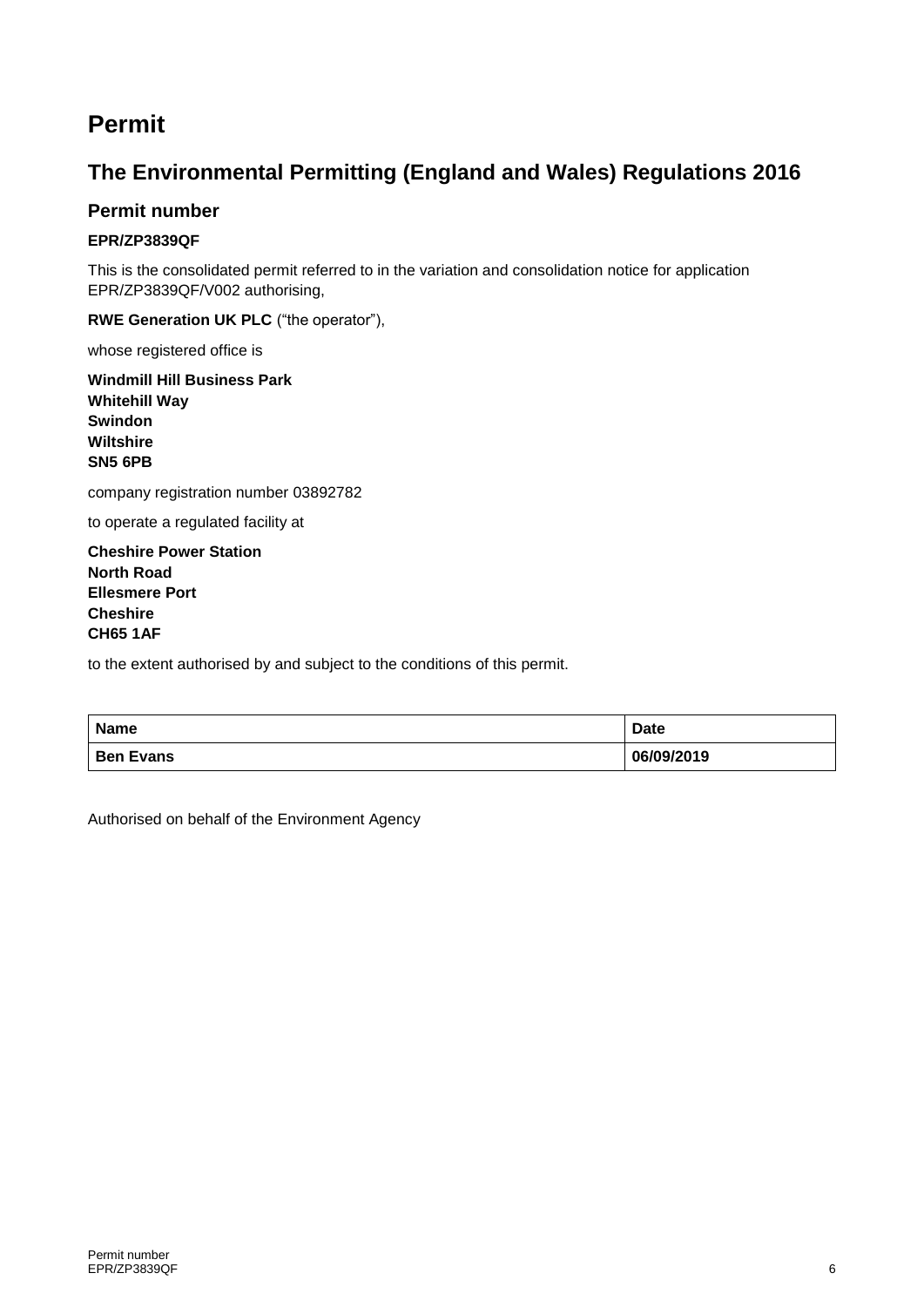## **Conditions**

## **1 Management**

#### **1.1 General management**

- 1.1.1 The operator shall manage and operate the activities:
	- (a) in accordance with a written management system that identifies and minimises risks of pollution, including those arising from operations, maintenance, accidents, incidents, non-conformances, closure and those drawn to the attention of the operator as a result of complaints; and
	- (b) using sufficient competent persons and resources.
- 1.1.2 Records demonstrating compliance with condition 1.1.1 shall be maintained.
- 1.1.3 Any person having duties that are or may be affected by the matters set out in this permit shall have convenient access to a copy of it kept at or near the place where those duties are carried out.

#### **1.2 Energy efficiency**

- 1.2.1 The operator shall:
	- (a) take appropriate measures to ensure that energy is used efficiently in the activities;
	- (b) take appropriate measures to ensure the efficiency of energy generation at the permitted installation is maximised;
	- (c) review and record at least every four years whether there are suitable opportunities to improve the energy efficiency of the activities; and
	- (d) take any further appropriate measures identified by a review.

#### **1.3 Efficient use of raw materials**

- 1.3.1 The operator shall:
	- (a) take appropriate measures to ensure that raw materials and water are used efficiently in the activities;
	- (b) maintain records of raw materials and water used in the activities;
	- (c) review and record at least every four years whether there are suitable alternative materials that could reduce environmental impact or opportunities to improve the efficiency of raw material and water use; and
	- (d) take any further appropriate measures identified by a review.

#### **1.4 Avoidance, recovery and disposal of wastes produced by the activities**

- 1.4.1 The operator shall take appropriate measures to ensure that:
	- (a) the waste hierarchy referred to in Article 4 of the Waste Framework Directive is applied to the generation of waste by the activities;
	- (b) any waste generated by the activities is treated in accordance with the waste hierarchy referred to in Article 4 of the Waste Framework Directive; and
	- (c) where disposal is necessary, this is undertaken in a manner which minimises its impact on the environment.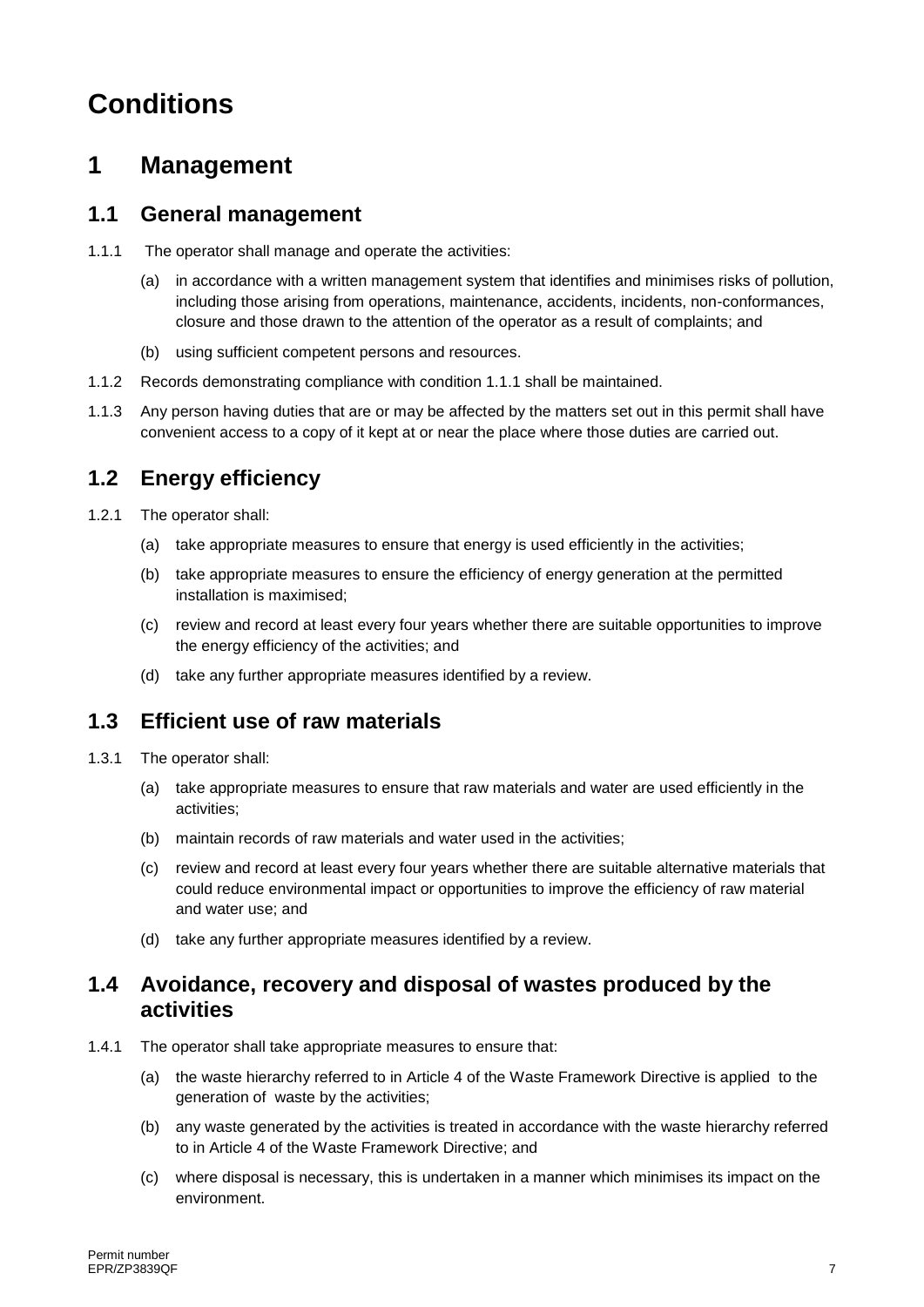1.4.2 The operator shall review and record at least every four years whether changes to those measures should be made and take any further appropriate measures identified by a review.

## **2 Operations**

#### **2.1 Permitted activities**

2.1.1 The operator is only authorised to carry out the activities specified in schedule 1 table S1.1 (the "activities").

#### **2.2 The site**

2.2.1 The activities shall not extend beyond the site, being the land shown edged in green on the site plan at schedule 7 to this permit.

#### **2.3 Operating techniques**

- 2.3.1 The activities shall, subject to the conditions of this permit, be operated using the techniques and in the manner described in the documentation specified in schedule 1, table S1.2, unless otherwise agreed in writing by the Environment Agency.
- 2.3.2 For the following activities referenced in schedule 1, table S1.1: LCP274. The activities shall be operated in accordance with the "Electricity Supply Industry IED Compliance Protocol for Utility Boilers and Gas Turbines" dated December 2015 or any later version unless otherwise agreed in writing by the Environment Agency.
- 2.3.3 If notified by the Environment Agency that the activities are giving rise to pollution, the operator shall submit to the Environment Agency for approval within the period specified, a revision of any plan or other documentation ("plan") specified in schedule 1, table S1.2 or otherwise required under this permit which identifies and minimises the risks of pollution relevant to that plan , and shall implement the approved revised plan in place of the original from the date of approval, unless otherwise agreed in writing by the Environment Agency.
- 2.3.4 Any raw materials or fuels listed in schedule 2 table S2.1 shall conform to the specifications set out in that table.
- 2.3.5 For the following activities referenced in schedule 1, table S1.1: AR1, AR2 and AR3. The activities shall not operate for more than 500 hours per year.
- 2.3.6 For the following activities referenced in schedule 1, table S1.1: LCP274. The end of the start up period and the start of the shutdown period shall conform to the specifications set out in Schedule 1, tables S1.2 and S1.5.
- 2.3.7 The operator shall ensure that where waste produced by the activities is sent to a relevant waste operation, that operation is provided with the following information, prior to the receipt of the waste:
	- (a) the nature of the process producing the waste;
	- (b) the composition of the waste;
	- (c) the handling requirements of the waste;
	- (d) the hazardous property associated with the waste, if applicable; and
	- (e) the waste code of the waste.
- 2.3.8 The operator shall ensure that where waste produced by the activities is sent to a landfill site, it meets the waste acceptance criteria for that landfill.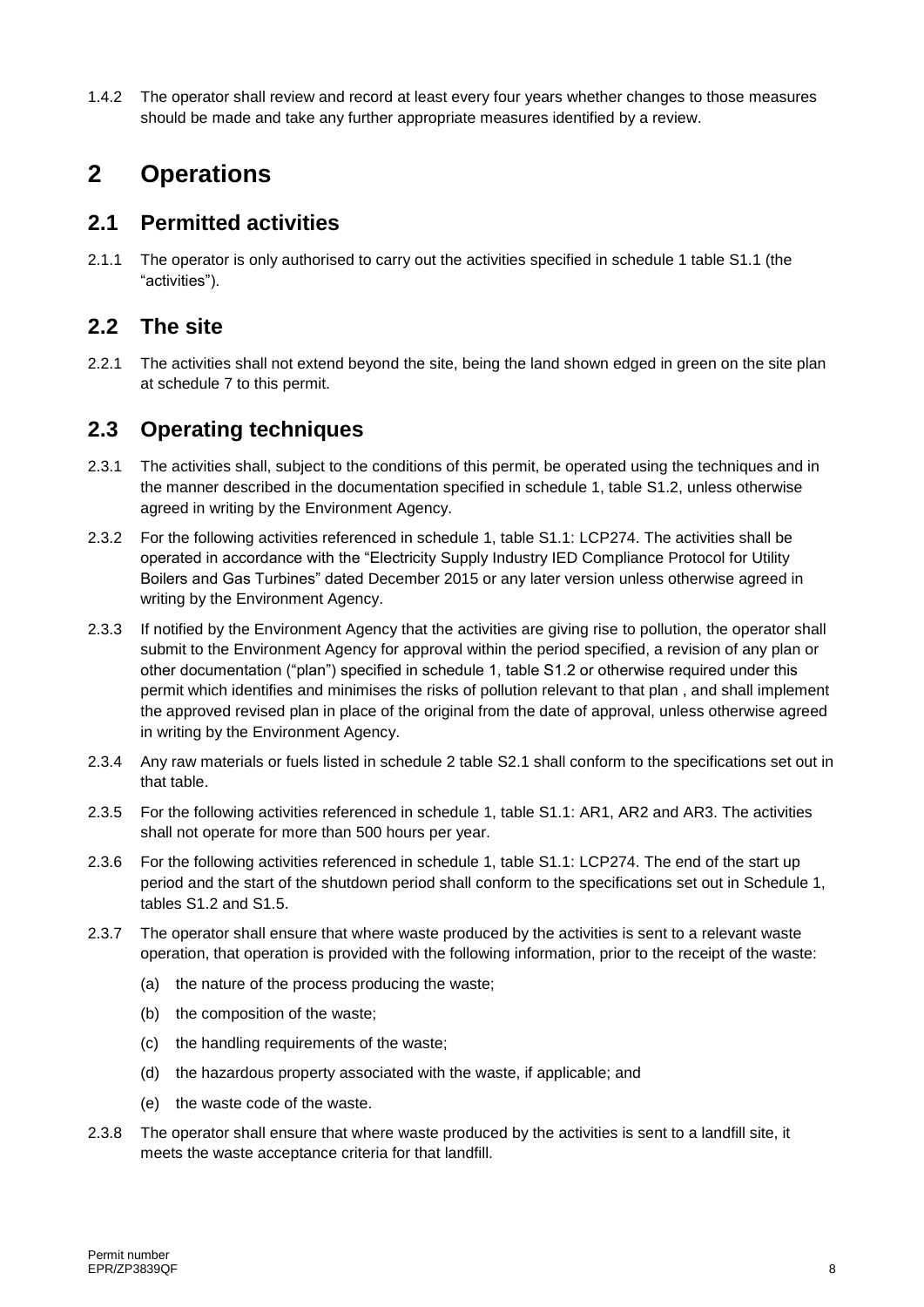#### **2.4 Improvement programme**

- 2.4.1 The operator shall complete the improvements specified in schedule 1 table S1.3 by the date specified in that table unless otherwise agreed in writing by the Environment Agency.
- 2.4.2 Except in the case of an improvement which consists only of a submission to the Environment Agency, the operator shall notify the Environment Agency within 14 days of completion of each improvement.

## **3 Emissions and monitoring**

#### **3.1 Emissions to water, air or land**

- 3.1.1 There shall be no point source emissions to water, air or land except from the sources and emission points listed in schedule 3 tables S3.1, S3.1a and S3.2.
- 3.1.2 The limits given in schedule 3 shall not be exceeded.
- 3.1.3 Periodic monitoring shall be carried out at least once every 5 years for groundwater and 10 years for soil, unless such monitoring is based on a systematic appraisal of the risk of contamination.

#### **3.2 Emissions of substances not controlled by emission limits**

- 3.2.1 Emissions of substances not controlled by emission limits (excluding odour) shall not cause pollution. The operator shall not be taken to have breached this condition if appropriate measures, including, but not limited to, those specified in any approved emissions management plan, have been taken to prevent or where that is not practicable, to minimise, those emissions.
- 3.2.2 The operator shall:
	- (a) if notified by the Environment Agency that the activities are giving rise to pollution, submit to the Environment Agency for approval within the period specified, an emissions management plan which identifies and minimises the risks of pollution from emissions of substances not controlled by emission limits;
	- (b) implement the approved emissions management plan, from the date of approval, unless otherwise agreed in writing by the Environment Agency.
- 3.2.3 All liquids in containers, whose emission to water or land could cause pollution, shall be provided with secondary containment, unless the operator has used other appropriate measures to prevent or where that is not practicable, to minimise, leakage and spillage from the primary container.

#### **3.3 Odour**

- 3.3.1 Emissions from the activities shall be free from odour at levels likely to cause pollution outside the site, as perceived by an authorised officer of the Environment Agency, unless the operator has used appropriate measures, including, but not limited to, those specified in any approved odour management plan, to prevent or where that is not practicable to minimise the odour.
- 3.3.2 The operator shall:
	- (a) if notified by the Environment Agency that the activities are giving rise to pollution outside the site due to odour, submit to the Environment Agency for approval within the period specified, an odour management plan which identifies and minimises the risks of pollution from odour;
	- (b) implement the approved odour management plan, from the date of approval, unless otherwise agreed in writing by the Environment Agency.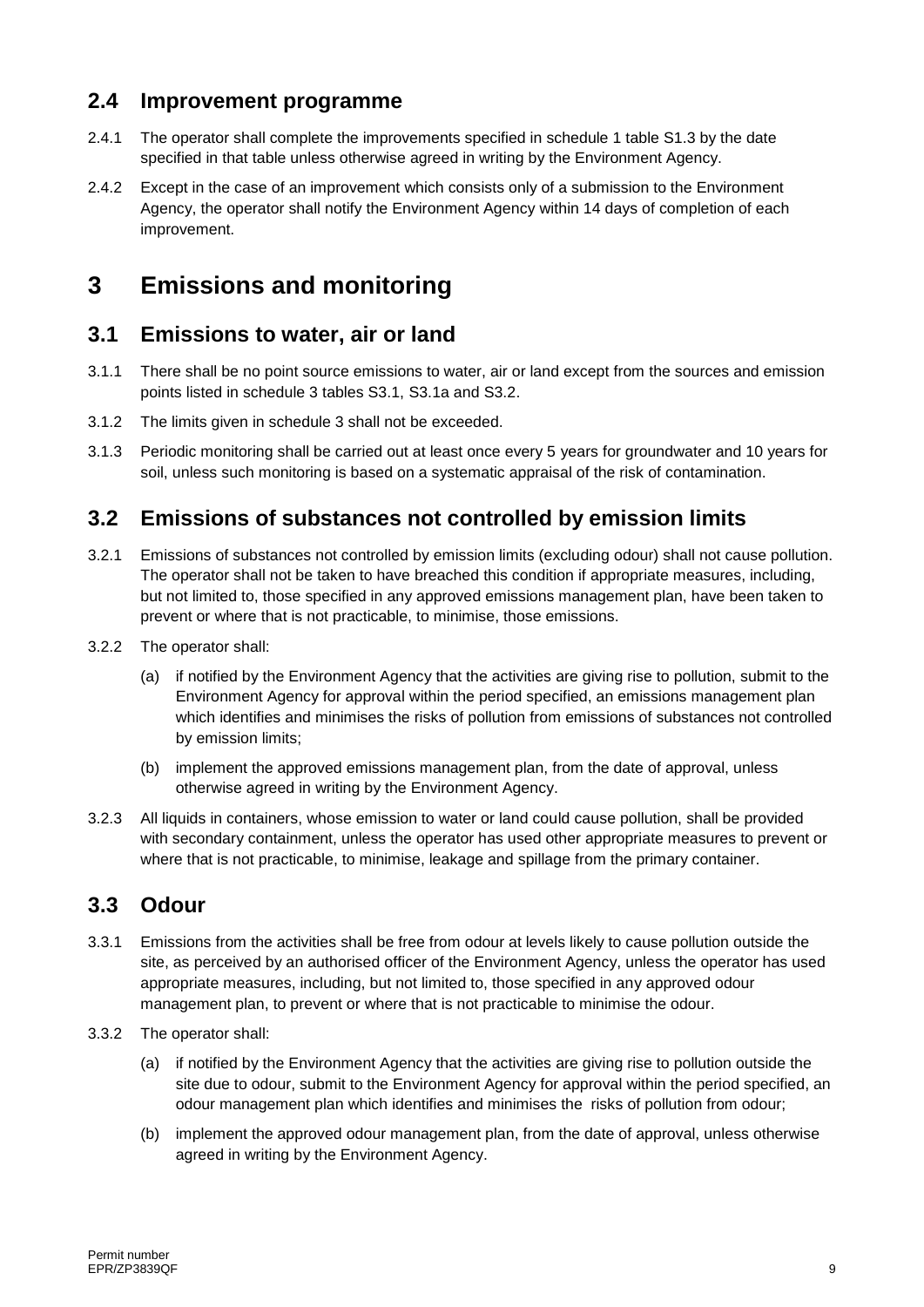#### **3.4 Noise and vibration**

- 3.4.1 Emissions from the activities shall be free from noise and vibration at levels likely to cause pollution outside the site, as perceived by an authorised officer of the Environment Agency, unless the operator has used appropriate measures, including, but not limited to, those specified in any approved noise and vibration management plan to prevent or where that is not practicable to minimise the noise and vibration.
- 3.4.2 The operator shall:
	- (a) if notified by the Environment Agency that the activities are giving rise to pollution outside the site due to noise and vibration, submit to the Environment Agency for approval within the period specified, a noise and vibration management plan which identifies and minimises the risks of pollution from noise and vibration;
	- (b) implement the approved noise and vibration management plan, from the date of approval, unless otherwise agreed in writing by the Environment Agency.

#### **3.5 Monitoring**

- 3.5.1 The operator shall, unless otherwise agreed in writing by the Environment Agency, undertake the monitoring specified in the following tables in schedule 3 to this permit:
	- (a) point source emissions specified in tables S3.1 and S3.1a and S3.2; and
	- (b) process monitoring specified in table S3.3.
- 3.5.2 The operator shall maintain records of all monitoring required by this permit including records of the taking and analysis of samples, instrument measurements (periodic and continuous), calibrations, examinations, tests and surveys and any assessment or evaluation made on the basis of such data.
- 3.5.3 Monitoring equipment, techniques, personnel and organisations employed for the emissions monitoring programme and the environmental or other monitoring specified in condition 3.5.1 shall have either MCERTS certification or MCERTS accreditation (as appropriate), where available, unless otherwise agreed in writing by the Environment Agency.
- 3.5.4 Permanent means of access shall be provided to enable sampling/monitoring to be carried out in relation to the emission points specified in schedule 3 tables S3.1, S3.1a and S3.2 unless otherwise agreed in writing by the Environment Agency.

#### **3.6 Monitoring for Large Combustion Plant**

- 3.6.1 All monitoring required by this permit shall be carried out in accordance with the provisions of Annex V of the Industrial Emissions Directive and the Large Combustion Plant Best Available Techniques **Conclusions**
- 3.6.2 If CEN standards are not available, ISO standards, national or international standards which will ensure the provision of data of an equivalent scientific quality shall be used, as agreed in writing with the Environment Agency.

### **4 Information**

#### **4.1 Records**

- 4.1.1 All records required to be made by this permit shall:
	- (a) be legible;
	- (b) be made as soon as reasonably practicable;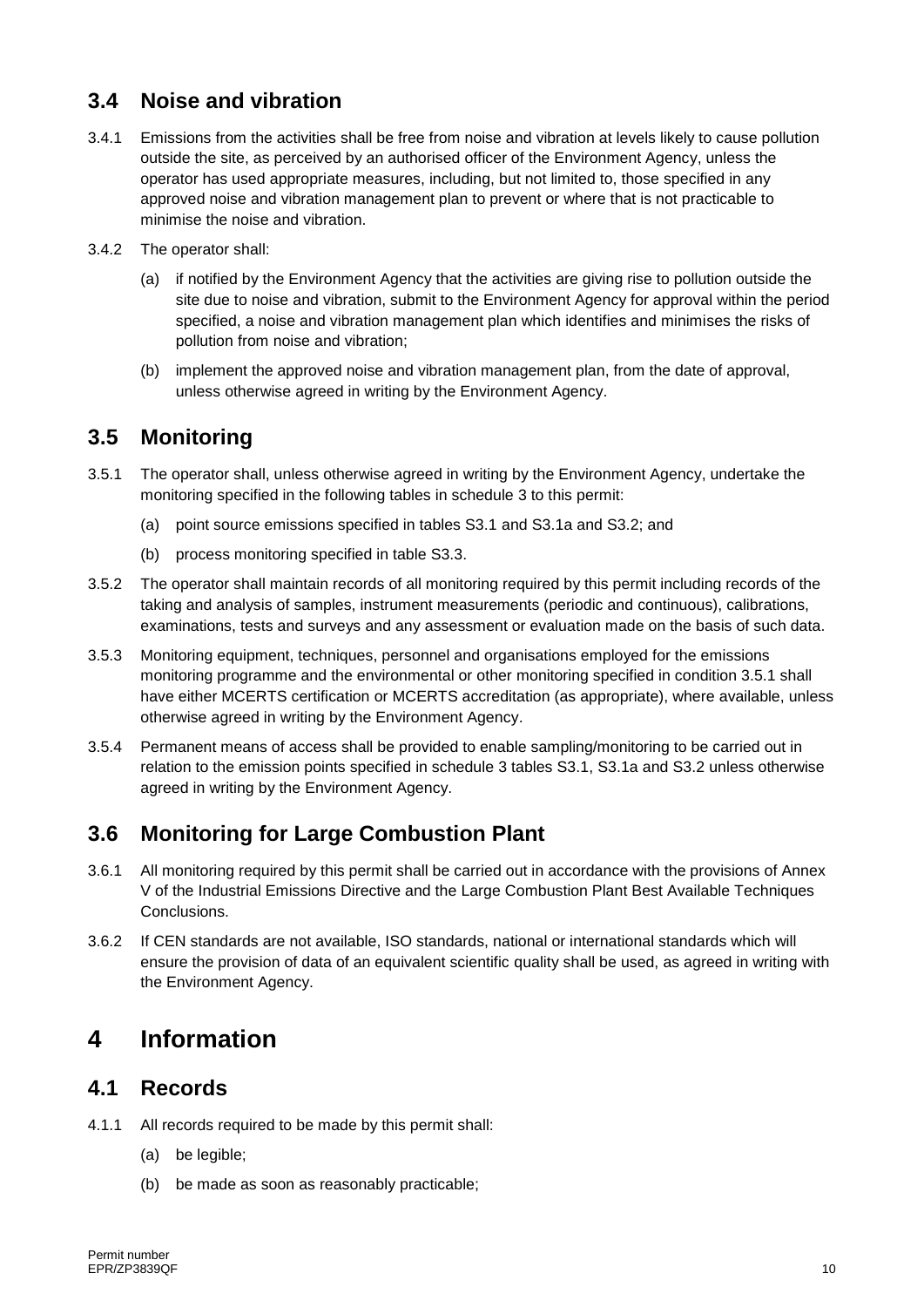- (c) if amended, be amended in such a way that the original and any subsequent amendments remain legible, or are capable of retrieval; and
- (d) be retained, unless otherwise agreed in writing by the Environment Agency, for at least 6 years from the date when the records were made, or in the case of the following records until permit surrender:
	- (i) off-site environmental effects; and
	- (ii) matters which affect the condition of the land and groundwater.
- 4.1.2 The operator shall keep on site all records, plans and the management system required to be maintained by this permit, unless otherwise agreed in writing by the Environment Agency.

#### **4.2 Reporting**

- 4.2.1 The operator shall send all reports and notifications required by the permit to the Environment Agency using the contact details supplied in writing by the Environment Agency.
- 4.2.2 A report or reports on the performance of the activities over the previous year shall be submitted to the Environment Agency by 31 January (or other date agreed in writing by the Environment Agency) each year. The report(s) shall include as a minimum:
	- (a) a review of the results of the monitoring and assessment carried out in accordance with the permit including an interpretive review of that data;
	- (b) the resource efficiency metrics set out in schedule 4 table S4.2;
	- (c) the performance parameters set out in schedule 4 table S4.3 using the forms specified in table S4.4 of that schedule.
	- (d) where condition 2.3.5 applies the hours of operation in any year;
- 4.2.3 Within 28 days of the end of the reporting period the operator shall, unless otherwise agreed in writing by the Environment Agency, submit reports of the monitoring and assessment carried out in accordance with the conditions of this permit, as follows:
	- (a) in respect of the parameters and emission points specified in schedule 4 table S4.1;
	- (b) for the reporting periods specified in schedule 4 table S4.1 and using the forms specified in schedule 4 table S4.4; and
	- (c) giving the information from such results and assessments as may be required by the forms specified in those tables.
- 4.2.4 The operator shall, unless notice under this condition has been served within the preceding four years, submit to the Environment Agency, within six months of receipt of a written notice, a report assessing whether there are other appropriate measures that could be taken to prevent, or where that is not practicable, to minimise pollution.

#### **4.3 Notifications**

- 4.3.1 In the event:
	- (a) that the operation of the activities gives rise to an incident or accident which significantly affects or may significantly affect the environment, the operator must immediately—
		- (i) inform the Environment Agency,
		- (ii) take the measures necessary to limit the environmental consequences of such an incident or accident, and
		- (iii) take the measures necessary to prevent further possible incidents or accidents;
	- (b) of a breach of any permit condition the operator must immediately—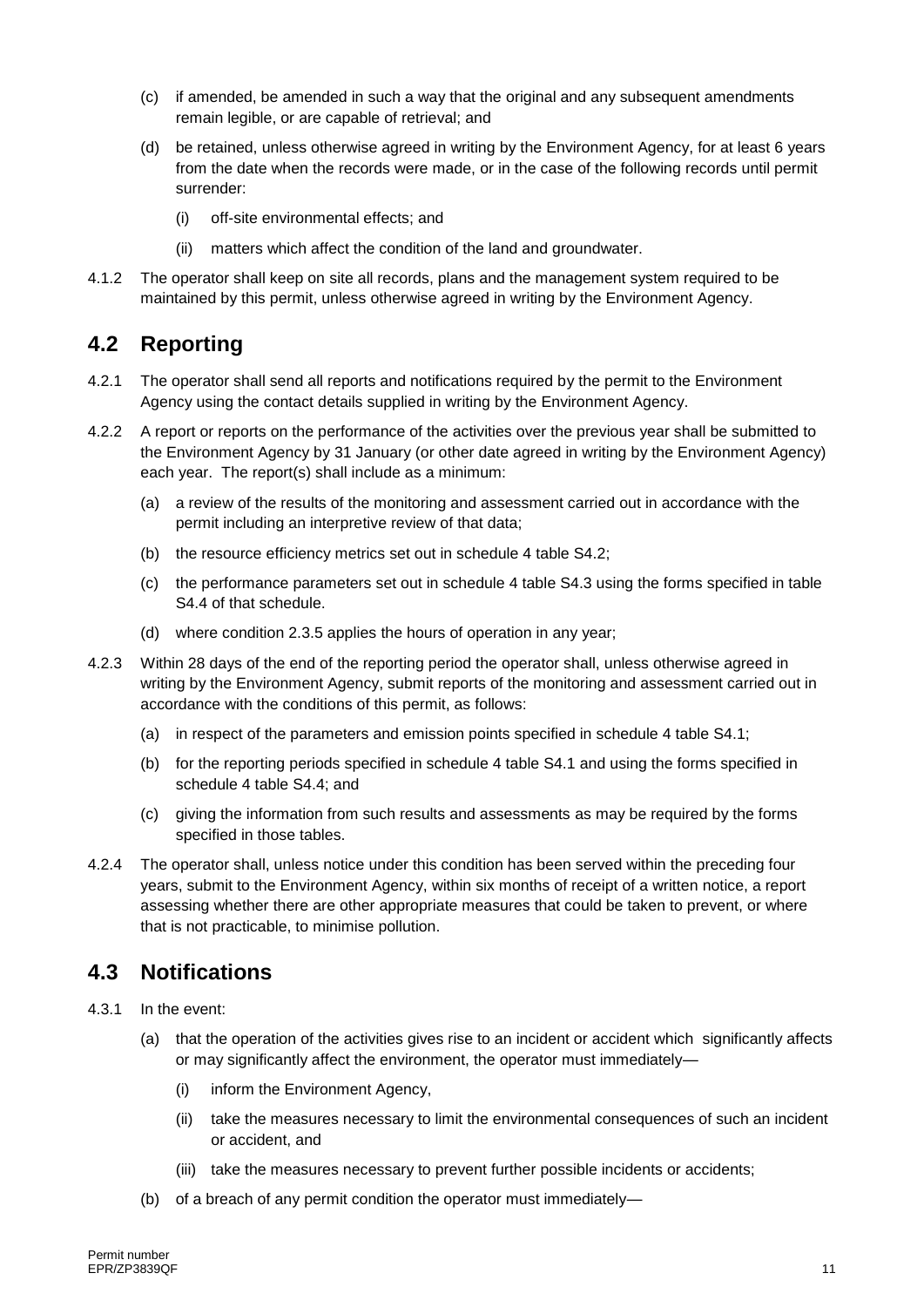- (i) inform the Environment Agency, and
- (ii) take the measures necessary to ensure that compliance is restored within the shortest possible time;
- (c) of a breach of permit condition which poses an immediate danger to human health or threatens to cause an immediate significant adverse effect on the environment, the operator must immediately suspend the operation of the activities or the relevant part of it until compliance with the permit conditions has been restored.
- 4.3.2 Any information provided under condition 4.3.1 (a)(i), 4.3.1 (b)(i) where the information relates to the breach of a condition specified in the permit shall be confirmed by sending the information listed in schedule 5 to this permit within the time period specified in that schedule.
- 4.3.3 Where the Environment Agency has requested in writing that it shall be notified when the operator is to undertake monitoring and/or spot sampling, the operator shall inform the Environment Agency when the relevant monitoring and/or spot sampling is to take place. The operator shall provide this information to the Environment Agency at least 14 days before the date the monitoring is to be undertaken.
- 4.3.4 The Environment Agency shall be notified within 14 days of the occurrence of the following matters, except where such disclosure is prohibited by Stock Exchange rules:

Where the operator is a registered company:

- (a) any change in the operator's trading name, registered name or registered office address; and
- (b) any steps taken with a view to the operator going into administration, entering into a company voluntary arrangement or being wound up.

Where the operator is a corporate body other than a registered company:

- (c) any change in the operator's name or address; and
- (d) any steps taken with a view to the dissolution of the operator.

In any other case:

- (e) the death of any of the named operators (where the operator consists of more than one named individual);
- (f) any change in the operator's name(s) or address(es); and
- (g) any steps taken with a view to the operator, or any one of them, going into bankruptcy, entering into a composition or arrangement with creditors, or, in the case of them being in a partnership, dissolving the partnership.
- 4.3.5 Where the operator proposes to make a change in the nature or functioning, or an extension of the activities, which may have consequences for the environment and the change is not otherwise the subject of an application for approval under the Regulations or this permit:
	- (a) the Environment Agency shall be notified at least 14 days before making the change; and
	- (b) the notification shall contain a description of the proposed change in operation.
- 4.3.6 The Environment Agency shall be given at least 14 days notice before implementation of any part of the site closure plan.
- 4.3.7 Where the operator has entered into a climate change agreement with the Government, the Environment Agency shall be notified within one month of:
	- (a) a decision by the Secretary of State not to re-certify the agreement;
	- (b) a decision by either the operator or the Secretary of State to terminate the agreement; and
	- (c) any subsequent decision by the Secretary of State to re-certify such an agreement.
- 4.3.8 The operator shall inform the Environment Agency in writing of the closure of any LCP within 28 days of the date of closure.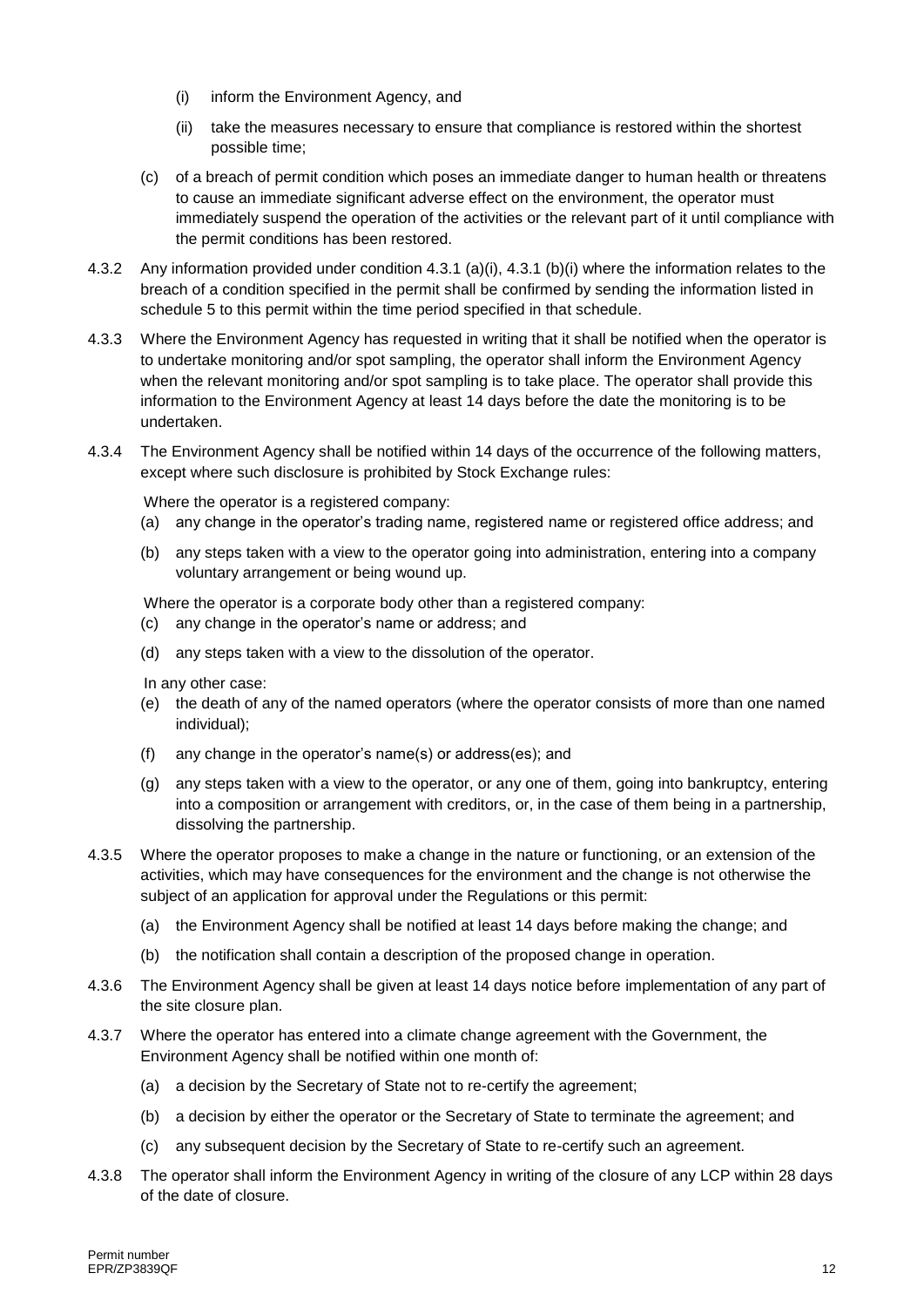## **4.4 Interpretation**

- 4.4.1 In this permit the expressions listed in schedule 6 shall have the meaning given in that schedule.
- 4.4.2 In this permit references to reports and notifications mean written reports and notifications, except where reference is made to notification being made "immediately", in which case it may be provided by telephone.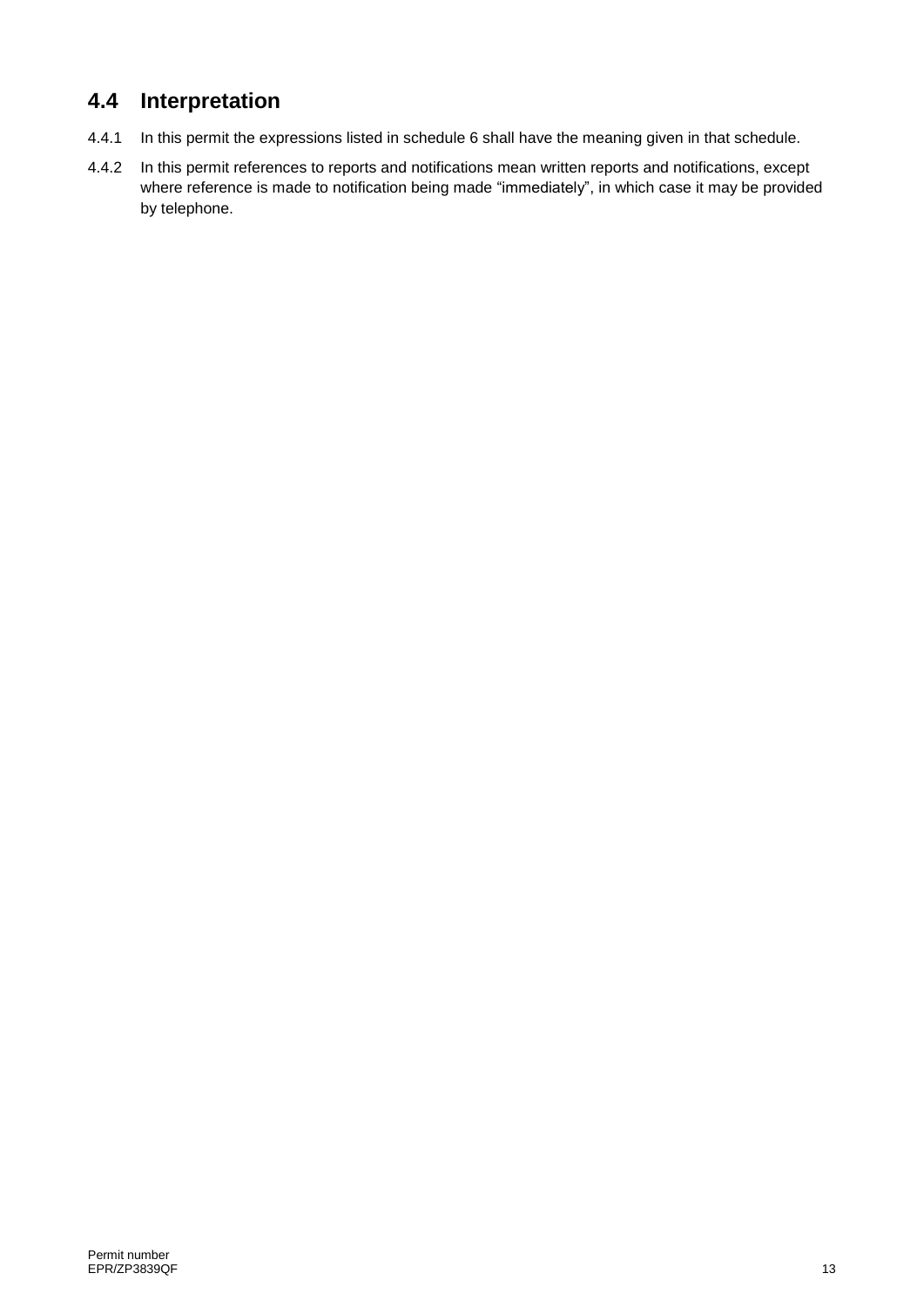# **Schedule 1 – Operations**

| <b>Table S1.1 activities</b> |                                                                                                                       |                                                                                                    |                                                                                                                                                               |  |  |
|------------------------------|-----------------------------------------------------------------------------------------------------------------------|----------------------------------------------------------------------------------------------------|---------------------------------------------------------------------------------------------------------------------------------------------------------------|--|--|
| <b>Activity</b><br>reference | <b>Activity listed in</b><br>Schedule 1 of the EP<br><b>Regulations</b>                                               | <b>Description of specified</b><br>activity                                                        | <b>Limits of specified activity</b>                                                                                                                           |  |  |
| AR <sub>1</sub>              | Section 1.1 A(1) (a):<br>Burning any fuel in an<br>appliance with a rated<br>thermal input of 50<br>megawatts or more | LCP274: OCGT for<br>production of electricity<br>with a thermal input of<br>124MW.                 | From receipt of natural gas to<br>discharge of exhaust gases, and the<br>generation of electricity for export.<br>Maximum of 500 hours operation<br>per year. |  |  |
| AR <sub>2</sub>              |                                                                                                                       | Six gas engines with total<br>thermal input of 18.6 MW                                             | From receipt of natural gas to<br>discharge of exhaust gases, and the<br>generation of electricity for export.<br>Maximum of 500 hours operation<br>per year. |  |  |
| AR <sub>3</sub>              |                                                                                                                       | Twelve gas engines of<br>3.1 MWth each with a Total<br>thermal input of 37.2MW                     | From receipt of natural gas to<br>discharge of exhaust gases, and the<br>generation of electricity for export.<br>Maximum of 500 hours operation<br>per year. |  |  |
|                              | <b>Directly Associated Activity</b>                                                                                   |                                                                                                    |                                                                                                                                                               |  |  |
| AR4                          | Directly associated<br>activity                                                                                       | Oil storage                                                                                        | From receipt of raw materials to<br>dispatch for use.                                                                                                         |  |  |
| AR <sub>5</sub>              | Directly associated<br>activity                                                                                       | Discharge of surface<br>water drainage from plant<br>area via silt trap and oil<br>water separator | Handling and storage of site<br>drainage until discharge to the site<br>surface water system at Manisty<br>Culvert, Point W1 on site plan.                    |  |  |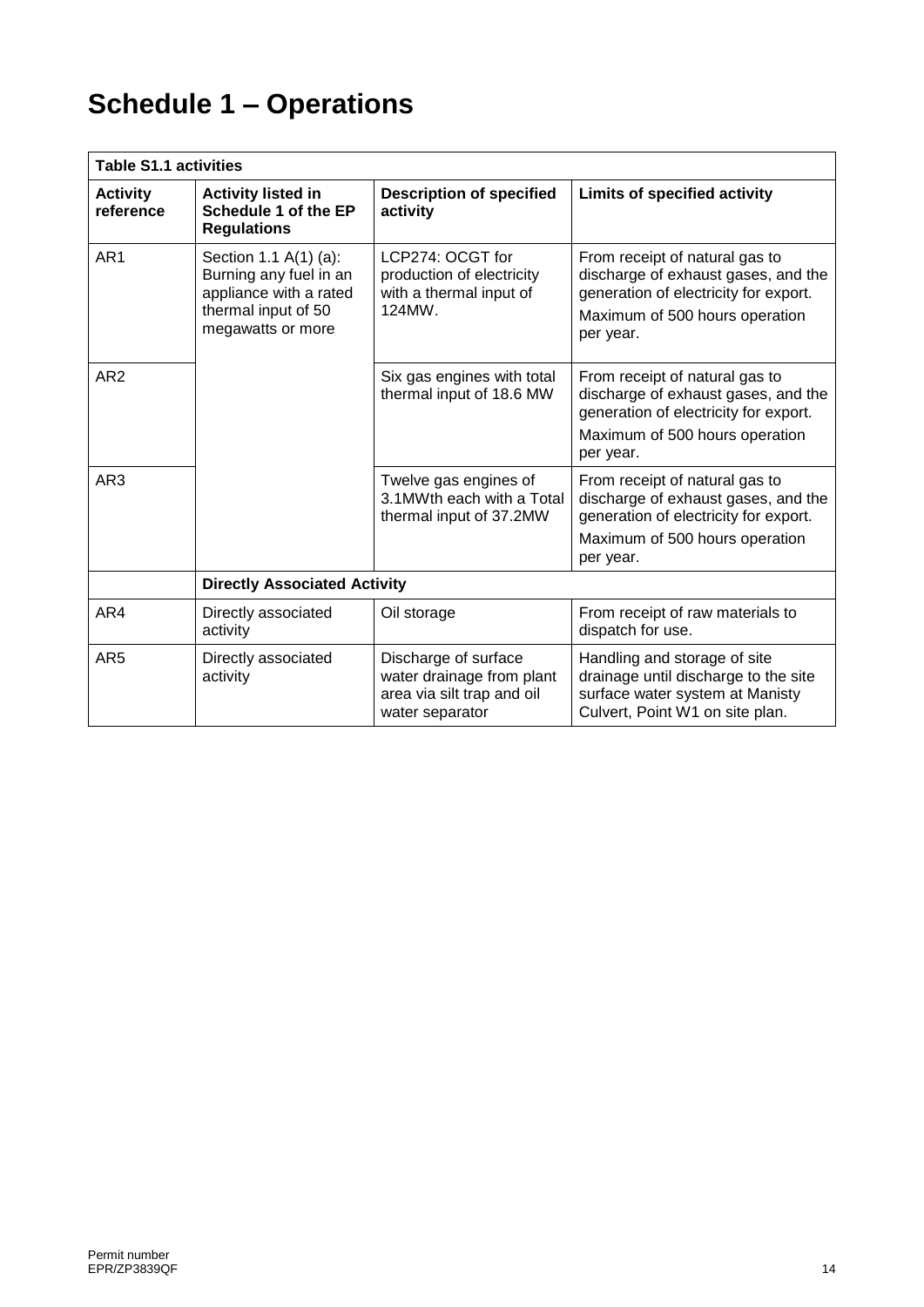| <b>Table S1.2 Operating techniques</b>                                                |                                                                                                                                                                                 |                      |  |  |  |
|---------------------------------------------------------------------------------------|---------------------------------------------------------------------------------------------------------------------------------------------------------------------------------|----------------------|--|--|--|
| <b>Description</b>                                                                    | <b>Parts</b>                                                                                                                                                                    | <b>Date Received</b> |  |  |  |
| Application                                                                           | The response to question 2.1 given in BPC/CHP/Supp<br>Doc/Section 3                                                                                                             | 27/02/01             |  |  |  |
|                                                                                       | The response given to question 2.2 given in<br>BPC/CHP/Supp Doc/SS4,5,6                                                                                                         |                      |  |  |  |
|                                                                                       | The response given to question 2.3 given in BPC/CHP/Supp<br>Doc/SS 7, 8, 9, 10, 11, 12                                                                                          |                      |  |  |  |
|                                                                                       | The response given to question 2.4 given in BPC/CHP/Supp<br>Doc/S13                                                                                                             |                      |  |  |  |
|                                                                                       | The response given to question 2.5 given in BPC/CHP/Supp<br>Doc/S S 4, 14                                                                                                       |                      |  |  |  |
|                                                                                       | The response given to question 2.6 given in<br>BPC/CHP/Supp Doc/ S15                                                                                                            |                      |  |  |  |
|                                                                                       | The response given to question 2.7 given in BPC/CHP/Supp<br>Doc/S16                                                                                                             |                      |  |  |  |
|                                                                                       | The response given to question 2.8 given in BPC/CHP/Supp<br>Doc/S17                                                                                                             |                      |  |  |  |
|                                                                                       | The response given to question 2.9 given in BPC/CHP/Supp<br>Doc/ SS18, 19                                                                                                       |                      |  |  |  |
|                                                                                       | The response given to question 2.10 given in<br>BPC/CHP/Supp Doc/ SS20, 21, 22, 23, 24                                                                                          |                      |  |  |  |
|                                                                                       | The response given to question 2.11 given in<br>BPC/CHP/Supp Doc/ S25                                                                                                           |                      |  |  |  |
|                                                                                       | The response given to question 2.12 given in<br>BPC/CHP/Supp Doc/ S26                                                                                                           |                      |  |  |  |
| Receipt of additional<br>information to the<br>application                            | Review of air dispersion model for OCGT operation                                                                                                                               | 05/08/10             |  |  |  |
| Receipt of additional<br>information to the<br>application                            | Temporary suspension of water discharge monitoring                                                                                                                              | 05/08/10             |  |  |  |
| Response to regulation<br>60(1) Notice - request<br>for information dated<br>31/10/14 | Compliance routes and operating techniques identified in<br>response to questions 2(compliance route), 4(configuration),<br>5(net rated thermal input), 6(MSUL/MSDL), 9i(ELVs). | 31/03/15             |  |  |  |
|                                                                                       | Excluding compliance routes TNP and LLD for LCP274<br>and related operating techniques                                                                                          |                      |  |  |  |
| Receipt of additional<br>information to the<br>regulation 60(1) Notice.               | Compliance routes and operating techniques identified in<br>response to questions 4(configuration), 5(net rated thermal<br>input), 9i(ELVs) of the regulation 60 notice.        | 03/07/15             |  |  |  |
| requested by letter dated<br>13/05/15                                                 | Excluding compliance routes TNP and LLD for LCP274 and<br>related operating techniques                                                                                          |                      |  |  |  |
| Receipt of additional<br>information to the<br>regulation 60(1) Notice.               | Confirmation of the compliance routes chosen for LCP 274                                                                                                                        | 15/12/15             |  |  |  |
| Variation application<br>EPR/BK6505IL/V005                                            | The response to question 3 of application form C3                                                                                                                               | 11/10/16             |  |  |  |
| Variation application<br>EPR/BK6505IL/V006                                            | The response to question 3 of application form C3                                                                                                                               | 04/07/17             |  |  |  |
| Additional Information                                                                | Noise survey Report - 8 November 2016                                                                                                                                           | 04/10/17             |  |  |  |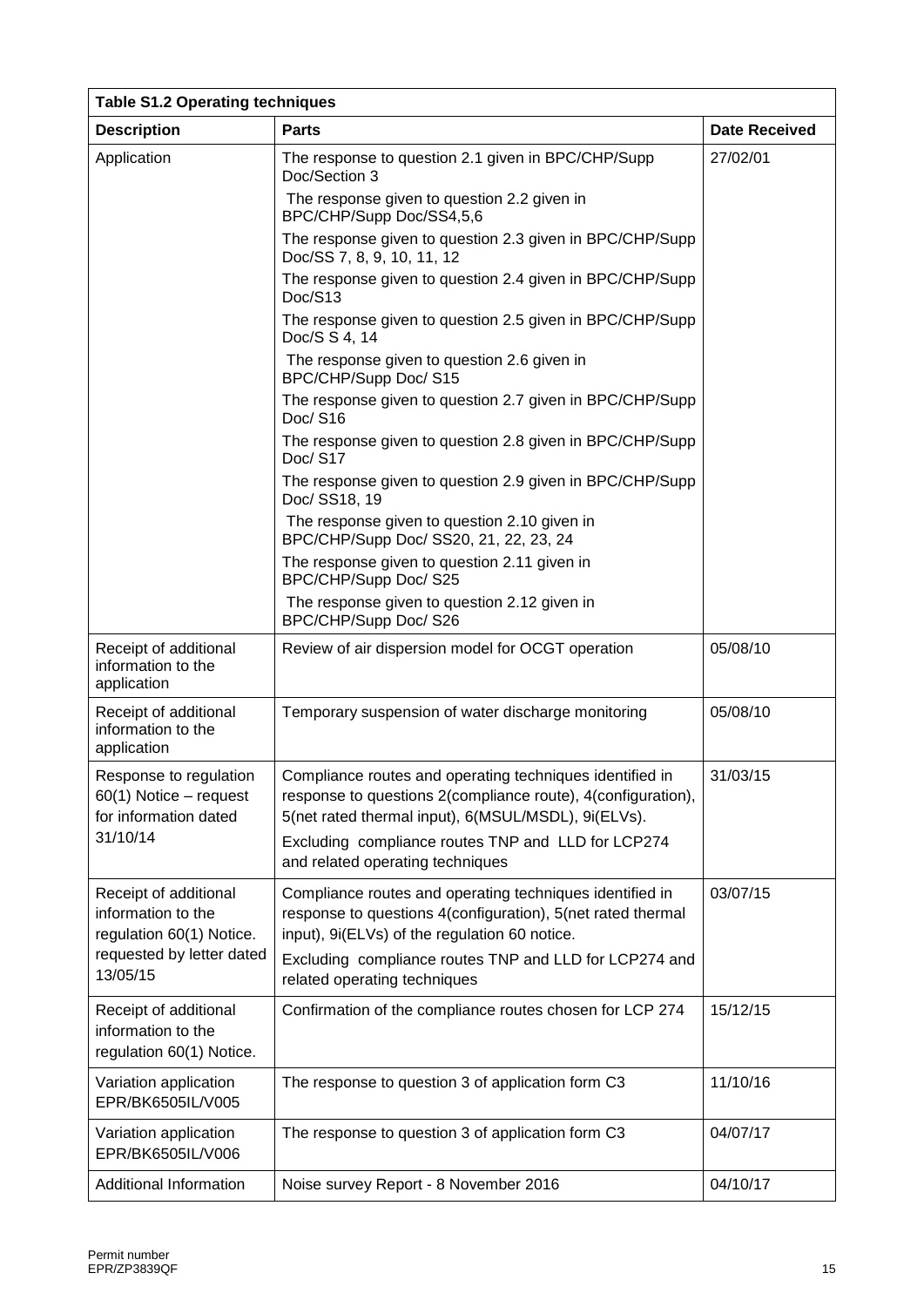| <b>Table S1.2 Operating techniques</b>                                                                     |                                                                                                                                                                                   |                      |  |  |
|------------------------------------------------------------------------------------------------------------|-----------------------------------------------------------------------------------------------------------------------------------------------------------------------------------|----------------------|--|--|
| <b>Description</b>                                                                                         | <b>Parts</b>                                                                                                                                                                      | <b>Date Received</b> |  |  |
| Response to regulation<br>61(1) Notice - request<br>for information dated<br>01/05/18<br>EPR/ZP3839QF/V002 | Compliance and operating techniques identified in response<br>to the BAT Conclusions for large combustion plant<br>published on 17th August 2017 in the form of a<br>spreadsheet. | 13/11/18             |  |  |

| Table S1.3 Improvement programme requirements |                                                                                                                                                                                                                                                                                                                                                                                                     |           |  |  |
|-----------------------------------------------|-----------------------------------------------------------------------------------------------------------------------------------------------------------------------------------------------------------------------------------------------------------------------------------------------------------------------------------------------------------------------------------------------------|-----------|--|--|
| Reference                                     | <b>Requirement</b>                                                                                                                                                                                                                                                                                                                                                                                  | Date      |  |  |
| 9.1.1.1                                       | The operator shall provide a report in writing to the Agency on the<br>quantity of water used in the CHP.                                                                                                                                                                                                                                                                                           | Completed |  |  |
| 9.1.1.2                                       | The operator shall provide a report in writing to the Agency of its plans<br>for decommissioning the CHP. The operator shall provide the Agency<br>with an update of the report at a frequency no less than five-yearly                                                                                                                                                                             | Completed |  |  |
| 9.1.1.3                                       | For LCPD LCP 425 (now LCP 274 under IED). Annual emissions of dust,<br>sulphur dioxide and oxides of nitrogen including energy usage for the<br>year 01/01/2015 to 31/12/2015 shall be submitted to the Environment<br>Agency using form AAE1 via the NERP Registry. If the LPCD LCP was a<br>NERP plant the final quarter submissions shall be provided on the RTA 1<br>form to the NERP Registry. | Completed |  |  |
| 9.1.1.4                                       | The operator shall submit a report to the Environment Agency that sets<br>out the plans for use of gas engines beyond the end of 2018. If gas<br>engines will be used beyond 2018 the report shall include an<br>assessment of whether enhanced burn gas engines are available.                                                                                                                     | Completed |  |  |

| Table S1.4 Start-up and Shut-down thresholds      |                                                                                   |                                                                                    |  |
|---------------------------------------------------|-----------------------------------------------------------------------------------|------------------------------------------------------------------------------------|--|
| <b>Emission</b><br>Point and<br>Unit<br>Reference | "Minimum start up load"<br>Load in MW and as percent of rated<br>power output (%) | "Minimum shut-down load"<br>Load in MW and as percent of rated power<br>output (%) |  |
| A4 LCP274                                         | 30MW; 75%                                                                         | 30MW: 75%                                                                          |  |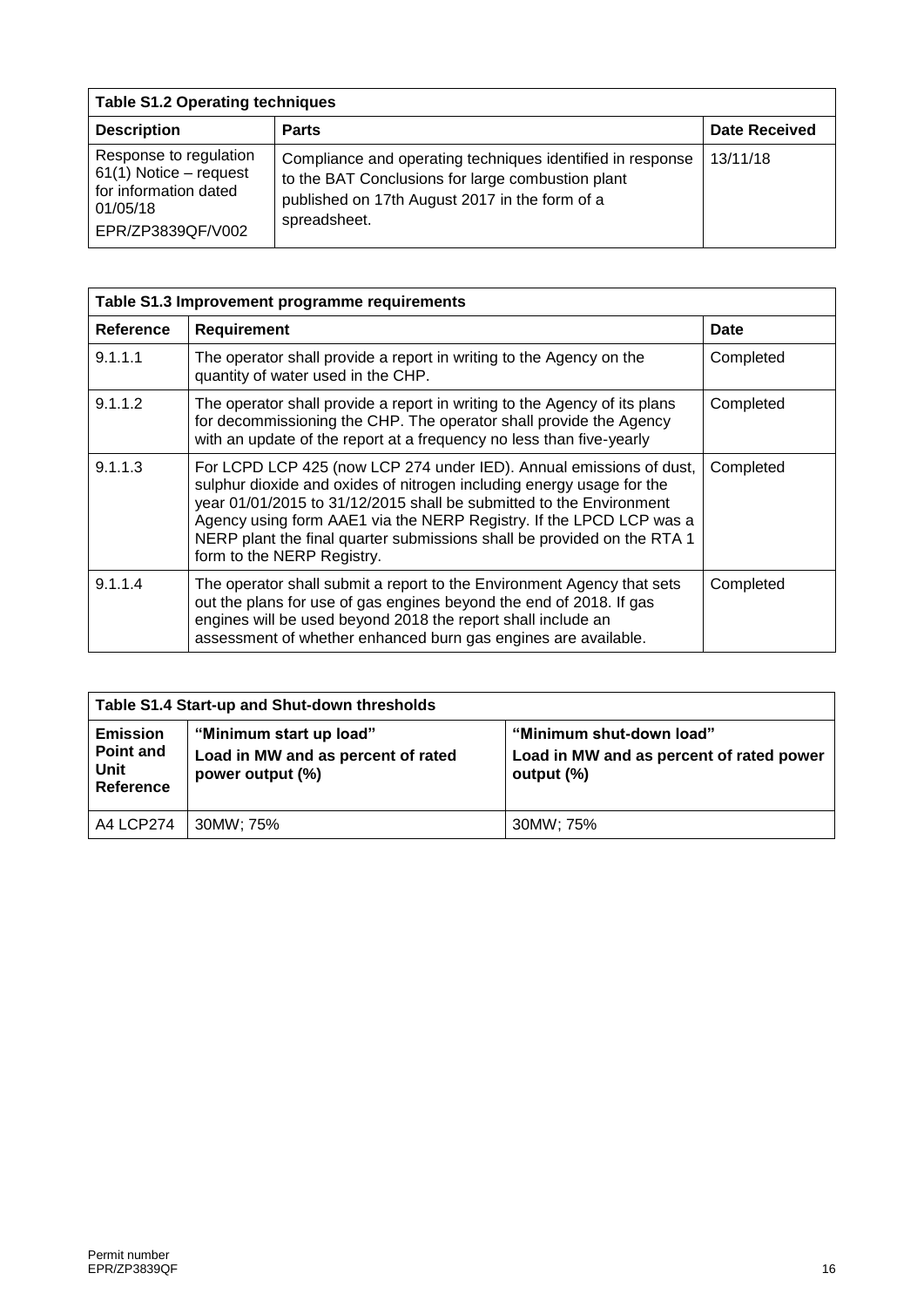## **Schedule 2 – Raw materials and fuels**

| Table S2.1 Raw materials and fuels |                                        |  |  |
|------------------------------------|----------------------------------------|--|--|
| Raw materials and fuel description | <b>Specification</b>                   |  |  |
| Natural gas                        | <b>From National Grid</b>              |  |  |
| Gas oil                            | Not exceeding 0.1% w/w sulphur content |  |  |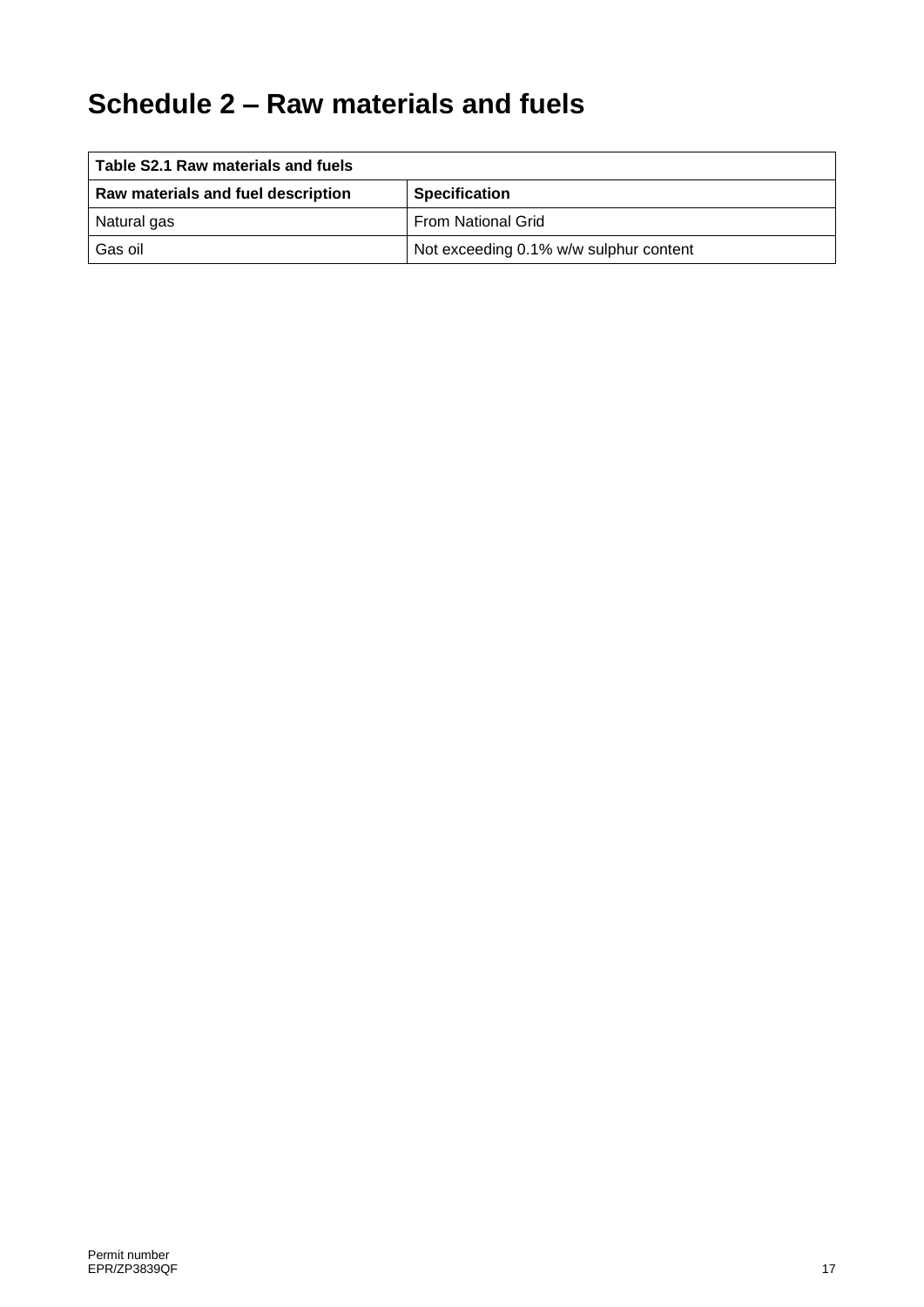# **Schedule 3 – Emissions and monitoring**

**Table S3.1 Point source emissions to air - emission limits and monitoring requirements shall apply until 16 August 2021**

| <b>Emission</b><br>point ref. &<br><b>location</b>                  | <b>Source</b>                                                | <b>Parameter</b>                                                     | Limit<br>(including<br>unit)-these<br>limits do<br>not apply<br>during<br>start up or<br>shut down | <b>Reference</b><br><b>Period</b> | <b>Monitoring</b><br>frequency                       | <b>Monitoring</b><br>standard or<br>method                |
|---------------------------------------------------------------------|--------------------------------------------------------------|----------------------------------------------------------------------|----------------------------------------------------------------------------------------------------|-----------------------------------|------------------------------------------------------|-----------------------------------------------------------|
| A4 [Point A4<br>on site plan in<br>schedule 7]                      | <b>LCP No. 274</b><br>Gas turbine<br>fired on natural<br>gas | Oxides of<br>Nitrogen<br>( $NO$ and $NO2$<br>expressed as<br>$NO2$ ) |                                                                                                    |                                   | Concentration<br>by<br>calculation,<br>every 2 years | Agreed in<br>writing with<br>the<br>Environment<br>Agency |
| A4 [Point A4<br>on site plan in<br>schedule 7]                      | <b>LCP No. 274</b><br>Gas turbine<br>fired on natural<br>gas | Sulphur<br>dioxide                                                   |                                                                                                    |                                   | Concentration<br>by<br>calculation,<br>every 2 years | Agreed in<br>writing with<br>the<br>Environment<br>Agency |
| A4 [Point A4<br>on site plan in<br>schedule 7]                      | <b>LCP No. 274</b><br>Gas turbine<br>fired on natural<br>gas | Carbon<br>monoxide                                                   |                                                                                                    |                                   | Concentration<br>by<br>calculation,<br>every 2 years | Agreed in<br>writing with<br>the<br>Environment<br>Agency |
| A6 to A11<br>(points A6 to<br>A11 on site<br>plan in<br>schedule 7) | <b>CHP Gas</b><br>engines                                    | Oxides of<br>nitrogen                                                | $\blacksquare$                                                                                     | $\overline{a}$                    | Concentration<br>by<br>calculation,<br>every 2 years | Agreed in<br>writing with<br>the<br>Environment<br>Agency |
| A6 to A11<br>(points A6 to<br>A11 on site<br>plan in<br>schedule 7) | CHP Gas<br>engines                                           | Carbon<br>monoxide                                                   |                                                                                                    |                                   | Concentration<br>by<br>calculation,<br>every 2 years | Agreed in<br>writing with<br>the<br>Environment<br>Agency |
| A12-A23 (<br>A12-A23 on<br>site plan in<br>schedule 7)              | CHP Gas<br>engines                                           | Oxides of<br>nitrogen                                                | ÷                                                                                                  |                                   | Concentration<br>by<br>calculation,<br>every 2 years | Agreed in<br>writing with<br>the<br>Environment<br>Agency |
| A12-A23 (A12-<br>A23 on site<br>plan in<br>schedule 7)              | CHP Gas<br>engines                                           | Carbon<br>monoxide                                                   | $\blacksquare$                                                                                     | $\overline{\phantom{a}}$          | Concentration<br>by<br>calculation,<br>every 2 years | Agreed in<br>writing with<br>the<br>Environment<br>Agency |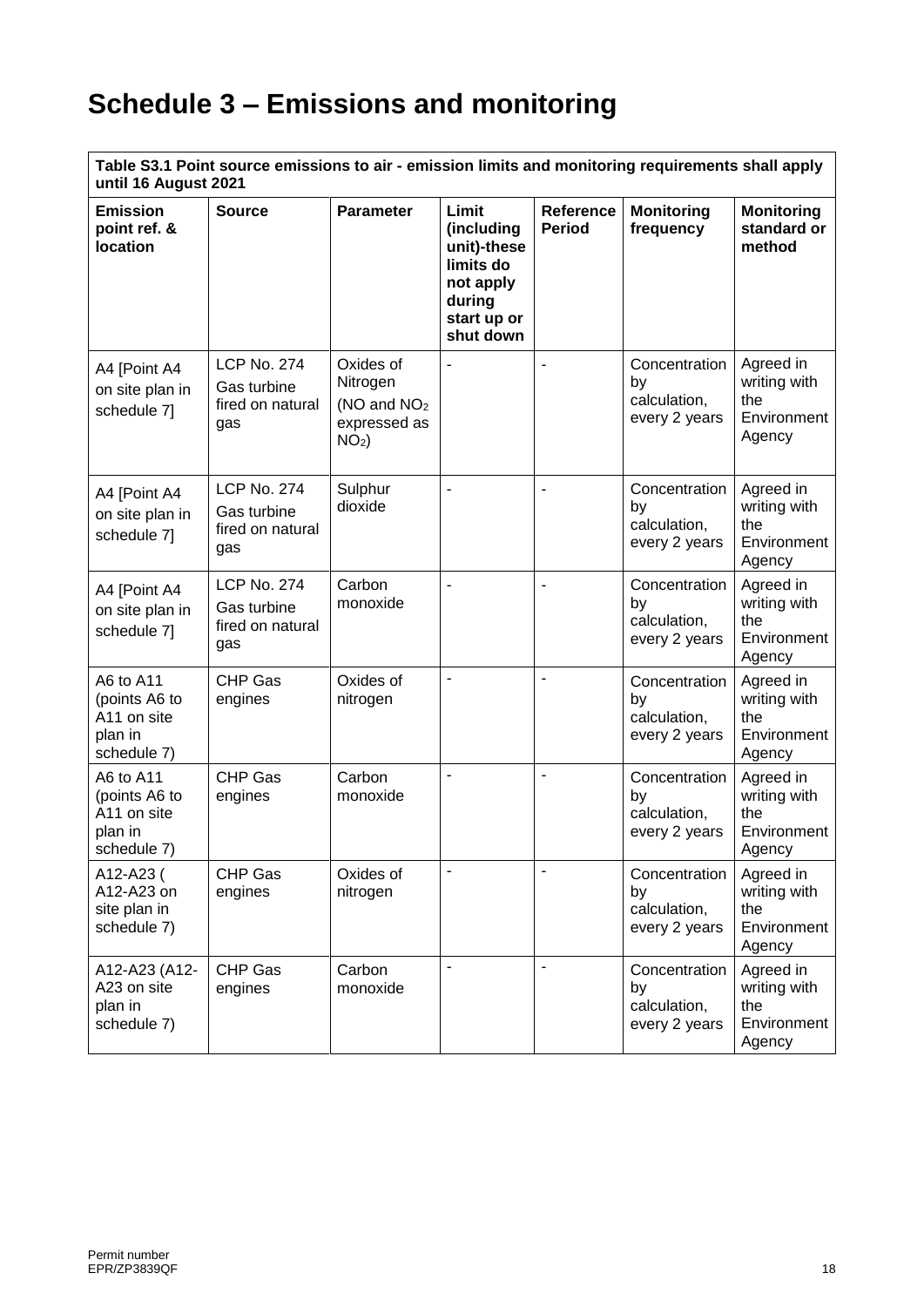| <b>Parameter</b><br>Limit<br><b>Source</b><br><b>Reference</b><br><b>Emission</b><br><b>Monitoring</b><br><b>Monitoring</b><br>point ref. &<br><b>Period</b><br>standard or<br>(including<br>frequency<br><b>location</b><br>unit)-these<br>method<br>limits do<br>not apply<br>during<br>start up or<br>shut down<br><b>LCP No. 274</b><br>Oxides of<br>140 mg/m <sup>3</sup><br>Concentration<br>Agreed in<br>A4 [Point A4<br>writing with<br>Nitrogen<br>by<br>Note 1<br>Gas turbine<br>on site plan in<br>calculation,<br>the | Table S3.1a Point source emissions to air - emission limits and monitoring requirements shall<br>apply from 17 August 2021 |  |  |  |  |  |  |
|-----------------------------------------------------------------------------------------------------------------------------------------------------------------------------------------------------------------------------------------------------------------------------------------------------------------------------------------------------------------------------------------------------------------------------------------------------------------------------------------------------------------------------------|----------------------------------------------------------------------------------------------------------------------------|--|--|--|--|--|--|
|                                                                                                                                                                                                                                                                                                                                                                                                                                                                                                                                   |                                                                                                                            |  |  |  |  |  |  |
| (NO and NO <sub>2</sub><br>fired on natural<br>schedule 7]<br>every 2 years<br>Environment<br>expressed as<br>gas<br>Agency<br>$NO2$ )                                                                                                                                                                                                                                                                                                                                                                                            |                                                                                                                            |  |  |  |  |  |  |
| <b>LCP No. 274</b><br>Sulphur<br>Concentration<br>Agreed in<br>A4 [Point A4<br>dioxide<br>writing with<br>by<br>Gas turbine<br>on site plan in<br>calculation,<br>the<br>fired on natural<br>schedule 7]<br>every 2 years<br>Environment<br>gas<br>Agency                                                                                                                                                                                                                                                                         |                                                                                                                            |  |  |  |  |  |  |
| Agreed in<br><b>LCP No. 274</b><br>Carbon<br>Concentration<br>A4 [Point A4<br>writing with<br>monoxide<br>by<br>Gas turbine<br>on site plan in<br>calculation,<br>the<br>fired on natural<br>schedule 7]<br>Environment<br>every 2 years<br>gas<br>Agency                                                                                                                                                                                                                                                                         |                                                                                                                            |  |  |  |  |  |  |
| A6 to A11<br><b>CHP Gas</b><br>Oxides of<br>190 mg/m $3$<br>In line with<br>Every 2 years<br>Environment<br>points A6 to<br>Technical<br>Agency<br>engines<br>nitrogen<br>Technical<br>A11 on site<br>Guidance<br>Guidance<br>plan in<br>Note M5<br>schedule 7]<br>Note M5                                                                                                                                                                                                                                                        |                                                                                                                            |  |  |  |  |  |  |
| Carbon<br>A6 to A11<br><b>CHP Gas</b><br>$\overline{a}$<br>Concentration<br>Agreed in<br>writing with<br>points A6 to<br>monoxide<br>engines<br>by<br>A11 on site<br>calculation,<br>the<br>plan in<br>every 2 years<br>Environment<br>schedule 7]<br>Agency                                                                                                                                                                                                                                                                      |                                                                                                                            |  |  |  |  |  |  |
| <b>CHP Gas</b><br>Oxides of<br>190 mg/m $3$<br>A12-A23<br>In line with<br>Every 2 years<br>Environment<br>[points A12-<br>Technical<br>Agency<br>engines<br>nitrogen<br>Technical<br>A23 on site<br>Guidance<br>Guidance<br>plan in<br>Note M5<br>Note M5<br>schedule 7]                                                                                                                                                                                                                                                          |                                                                                                                            |  |  |  |  |  |  |
| $\overline{a}$<br><b>CHP Gas</b><br>Carbon<br>A12-A23<br>Concentration<br>Agreed in<br>[points A12-<br>writing with<br>engines<br>monoxide<br>by<br>calculation,<br>A23 on site<br>the<br>plan in<br>every 2 years<br>Environment<br>schedule 7]<br>Agency<br>$N$ nte 1.                                                                                                                                                                                                                                                          |                                                                                                                            |  |  |  |  |  |  |

Note 1:

This is an industry benchmark emission level from reported industry performance documented in JEP report JEP17EMG02/UTG/18/ERG/CT/773/R 'Maintaining the Emissions Performance of Open Cycle Gas Turbines that operate for less than 500 hours per year', October 2018.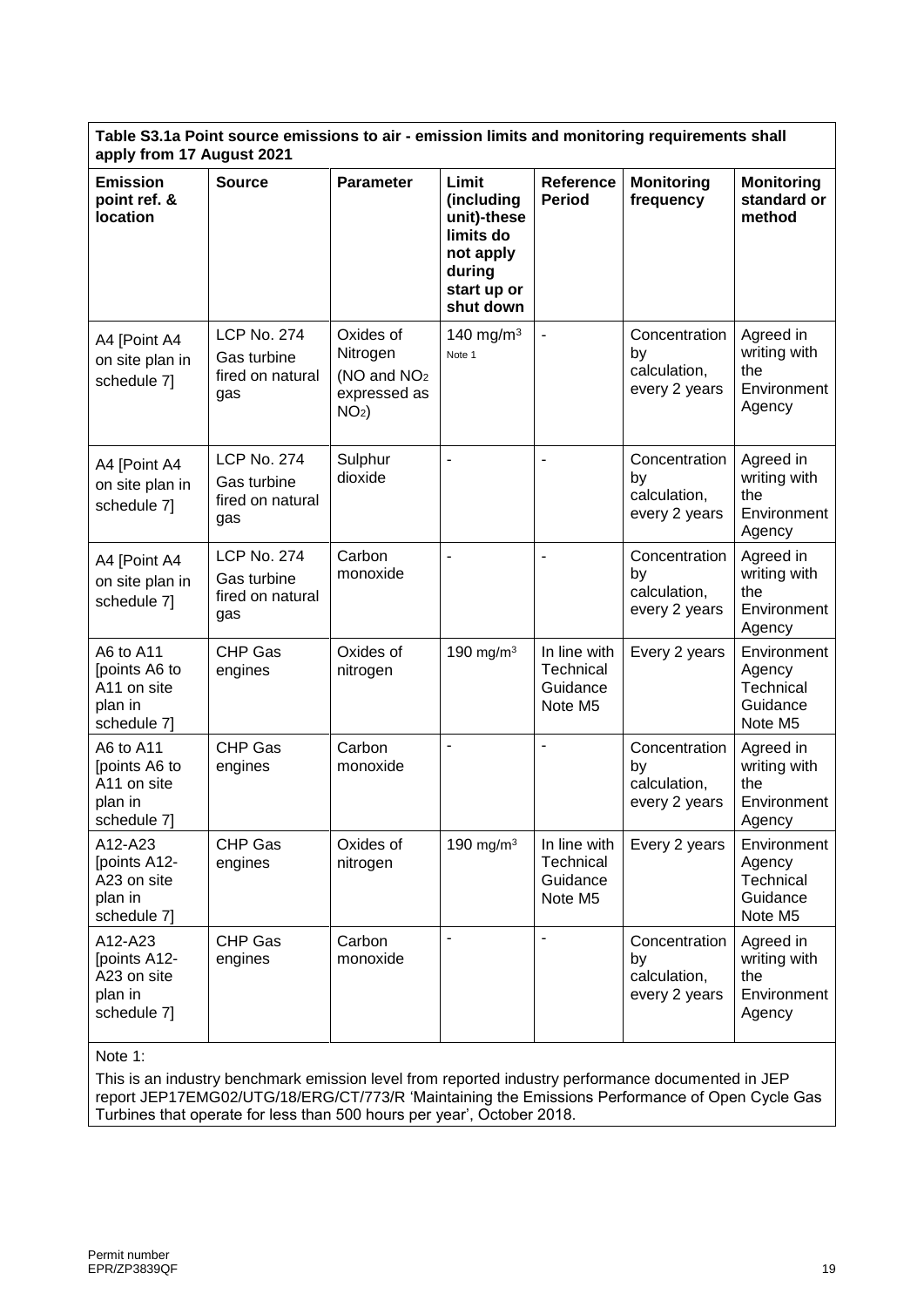| Table S3.2 Point Source emissions to water (other than sewer) – emission limits and monitoring<br>requirements |                  |                     |                            |                               |                                |                                            |
|----------------------------------------------------------------------------------------------------------------|------------------|---------------------|----------------------------|-------------------------------|--------------------------------|--------------------------------------------|
| <b>Emission</b><br>point ref. &<br><b>location</b>                                                             | <b>Parameter</b> | <b>Source</b>       | Limit<br>(incl.<br>unit)   | Reference<br>period           | <b>Monitoring</b><br>frequency | <b>Monitoring</b><br>standard or<br>method |
| W1 on site plan<br>in schedule 7.<br>Emission to<br>Manisty<br>Culvert, to<br>Manchester<br>Ship Canal         | Oil or grease    | Surface<br>drainage | No.<br>visible<br>emission | Instantaneous<br>visual check | Monthly                        | <b>Not</b><br>applicable                   |

| Table S3.3 Process monitoring requirements                                             |                              |                                                                                                  |                                                                                                      |                             |
|----------------------------------------------------------------------------------------|------------------------------|--------------------------------------------------------------------------------------------------|------------------------------------------------------------------------------------------------------|-----------------------------|
| <b>Emission point reference</b><br>or source or description<br>of point of measurement | <b>Parameter</b>             | <b>Monitoring</b><br>frequency                                                                   | <b>Monitoring</b><br>standard or<br>method                                                           | <b>Other specifications</b> |
| <b>LCP 274</b>                                                                         | Net electrical<br>efficiency | After each<br>modification<br>which that<br>could<br>significantly<br>affect these<br>parameters | EN<br>Standards or<br>equivalent, or<br>as agreed in<br>writing with<br>the<br>Environment<br>Agency |                             |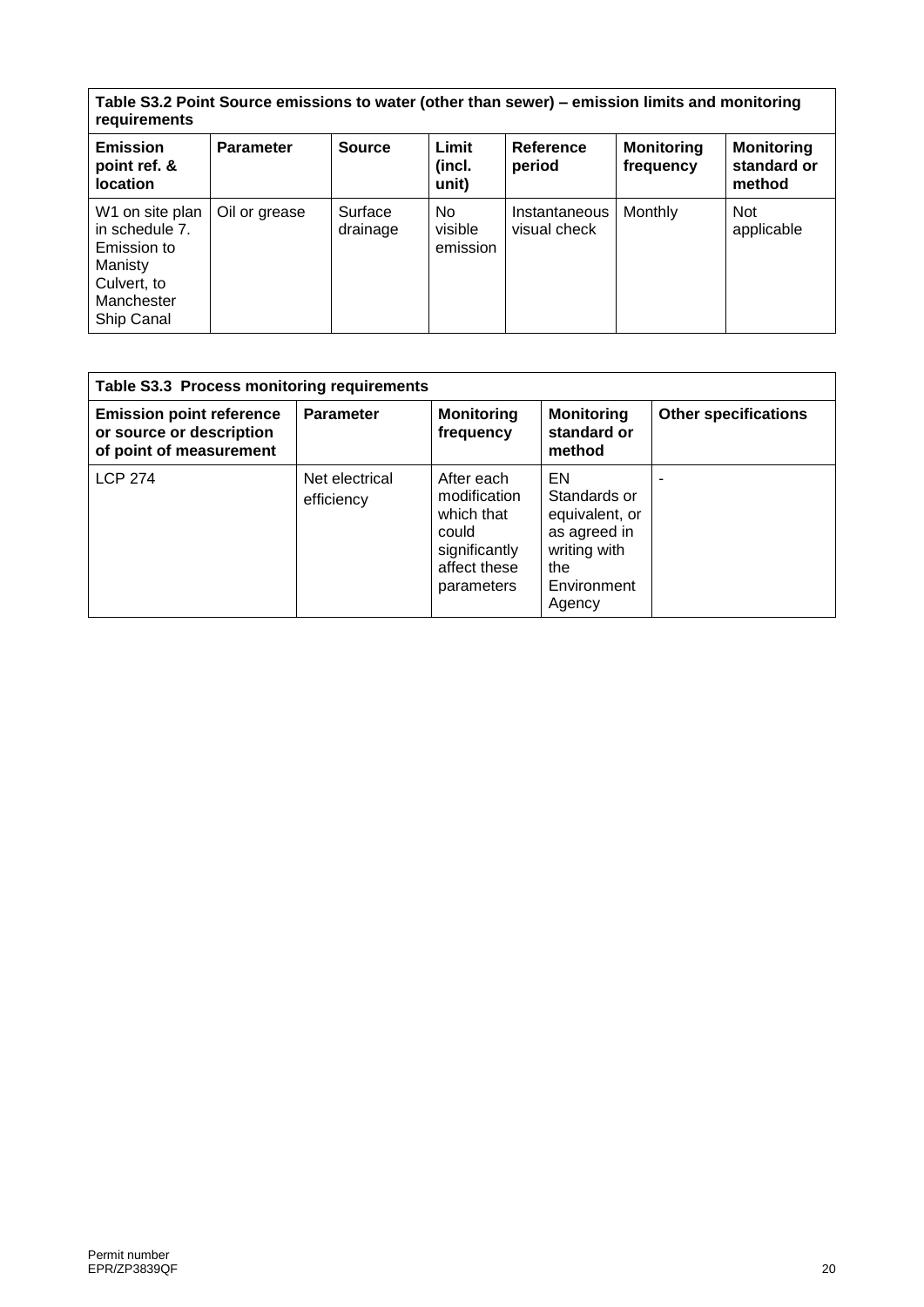# **Schedule 4 – Reporting**

| Table S4.1 Reporting of monitoring data                                  |                                                  |                         |                                          |  |
|--------------------------------------------------------------------------|--------------------------------------------------|-------------------------|------------------------------------------|--|
| <b>Parameter</b>                                                         | <b>Emission or monitoring</b><br>point/reference | <b>Reporting period</b> | <b>Period begins</b>                     |  |
| Oxides of nitrogen                                                       | A4, A6-A11, A12-A23                              | Every 2 years           | 1 January                                |  |
| Carbon Monoxide                                                          | A4, A6-A11, A12-A23                              | Every 2 years           | 1 January                                |  |
| Sulphur dioxide                                                          | A4                                               | Every 2 years           | 1 January                                |  |
| Surface water monitoring<br>Parameters as required by<br>condition 3.5.1 | W <sub>1</sub>                                   | Every 3 months          | 1 January, 1 April,<br>1 July, 1 October |  |

Parameters, for which reports shall be made, in accordance with conditions of this permit, are listed below.

| <b>Table S4.2 Resource Efficiency Metrics</b>                                       |                |  |
|-------------------------------------------------------------------------------------|----------------|--|
| <b>Parameter</b>                                                                    | <b>Units</b>   |  |
| <b>Electricity Exported</b>                                                         | GWhr           |  |
| <b>Heat Exported</b>                                                                | GWhr           |  |
| <b>Mechanical Power Provided</b>                                                    | GWhr           |  |
| <b>Fossil Fuel Energy Consumption</b>                                               | GWhr           |  |
| Non-Fossil Fuel Energy Consumption                                                  | GWhr           |  |
| <b>Annual Operating Hours</b>                                                       | hr             |  |
| Water Abstracted from Fresh Water Source                                            | m <sup>3</sup> |  |
| Water Abstracted from Borehole Source                                               | m <sup>3</sup> |  |
| Water Abstracted from Estuarine Water Source                                        | m <sup>3</sup> |  |
| Water Abstracted from Sea Water Source                                              | m <sup>3</sup> |  |
| Water Abstracted from Mains Water Source                                            | m <sup>3</sup> |  |
| <b>Gross Total Water Used</b>                                                       | m <sup>3</sup> |  |
| Net Water Used                                                                      | m <sup>3</sup> |  |
| Hazardous Waste Transferred for Disposal at another installation                    | t              |  |
| Hazardous Waste Transferred for Recovery at another installation                    | t              |  |
| Non-Hazardous Waste Transferred for Disposal at another installation                | t              |  |
| Non-Hazardous Waste Transferred for Recovery at another installation                | t              |  |
| Waste recovered to Quality Protocol Specification and transferred off-site          | t              |  |
| Waste transferred directly off-site for use under an exemption / position statement | t              |  |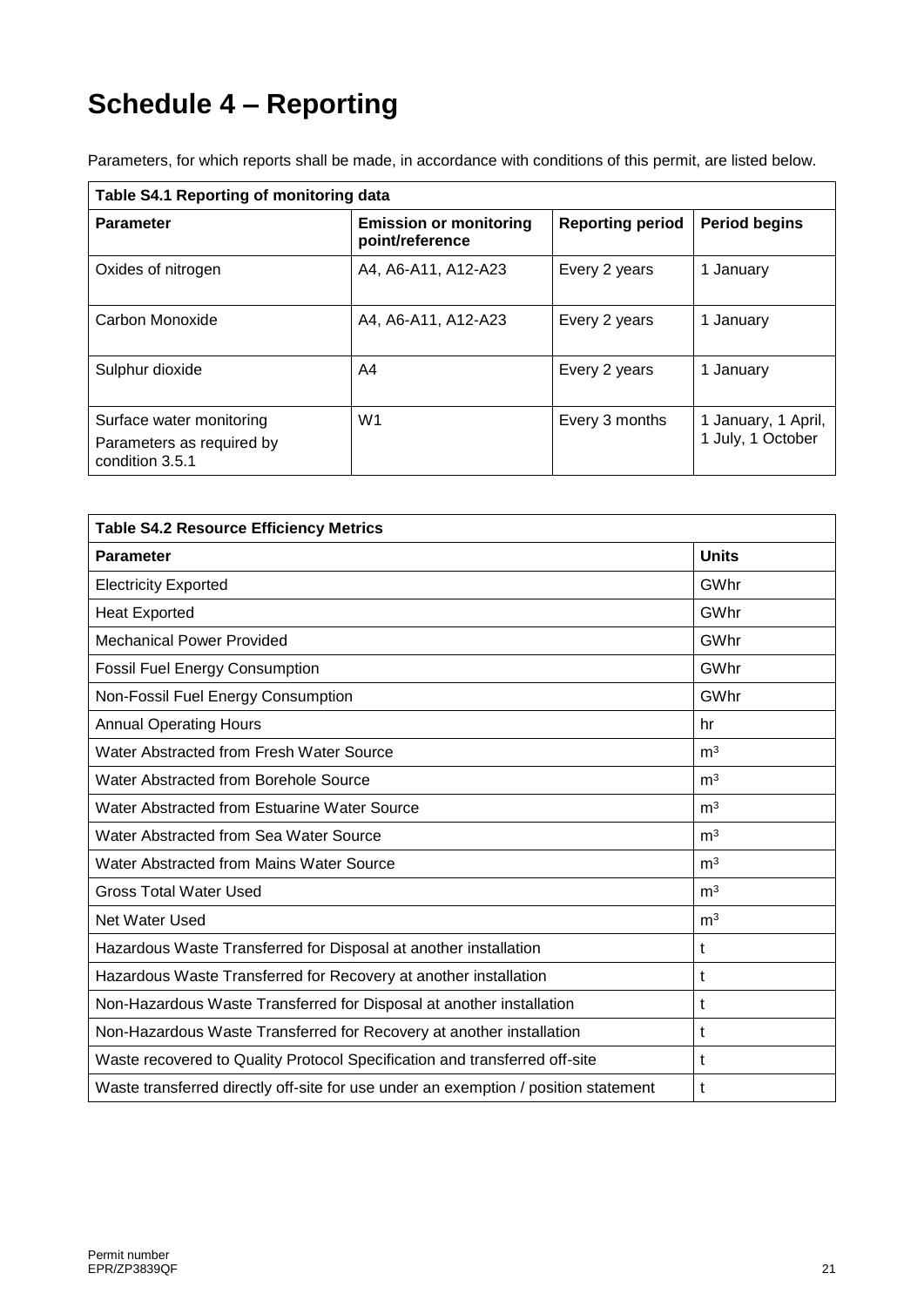| Table S4.3 Large Combustion Plant Performance parameters for reporting to DEFRA |                                |              |  |
|---------------------------------------------------------------------------------|--------------------------------|--------------|--|
| <b>Parameter</b>                                                                | <b>Frequency of assessment</b> | <b>Units</b> |  |
| Thermal Input Capacity for each LCP                                             | Annually                       | <b>MW</b>    |  |
| Annual Fuel Usage for each LCP                                                  | Annually                       | TJ           |  |
| Total Emissions to Air of $NOx$ for each<br><b>LCP</b>                          | Annually                       |              |  |
| Total Emissions to Air of SO <sub>2</sub> for each<br><b>LCP</b>                | Annually                       |              |  |
| Total Emissions to Air of Dust for each<br><b>LCP</b>                           | Annually                       |              |  |
| Operating Hours for each LCP                                                    | Annually                       | hr           |  |

| <b>Table S4.4 Reporting forms</b> |                                                                              |                       |                     |              |
|-----------------------------------|------------------------------------------------------------------------------|-----------------------|---------------------|--------------|
| Media/<br>parameter               | <b>Reporting format</b>                                                      | <b>Starting Point</b> | Agency<br>recipient | Date of form |
| Air & Energy                      | Form IED $AR1 - SO_2$ , NO <sub>x</sub> and dust<br>mass emission and energy | 1 January             | National            | 01/01/17     |
| <b>LCP</b>                        | Form IED HR1 - operating hours                                               | 1 January             | National            | 31/12/15     |
| Air                               | Form IED PM1 - discontinuous<br>monitoring and load.                         | 1 January             | Area Office         | 31/12/15     |
| Resource<br>Efficiency            | Form REM1 - resource efficiency annual<br>report                             | 1 January             | National            | 31/12/15     |
| Water                             | Form S3/W1 or other form as agreed in<br>writing by the Environment Agency   | 1 January             | Area Office         | 29/04/02     |
| Air                               | Form A1 – NOx and CO from gas<br>engines                                     | 1 January             | Area Office         | 03/09/19     |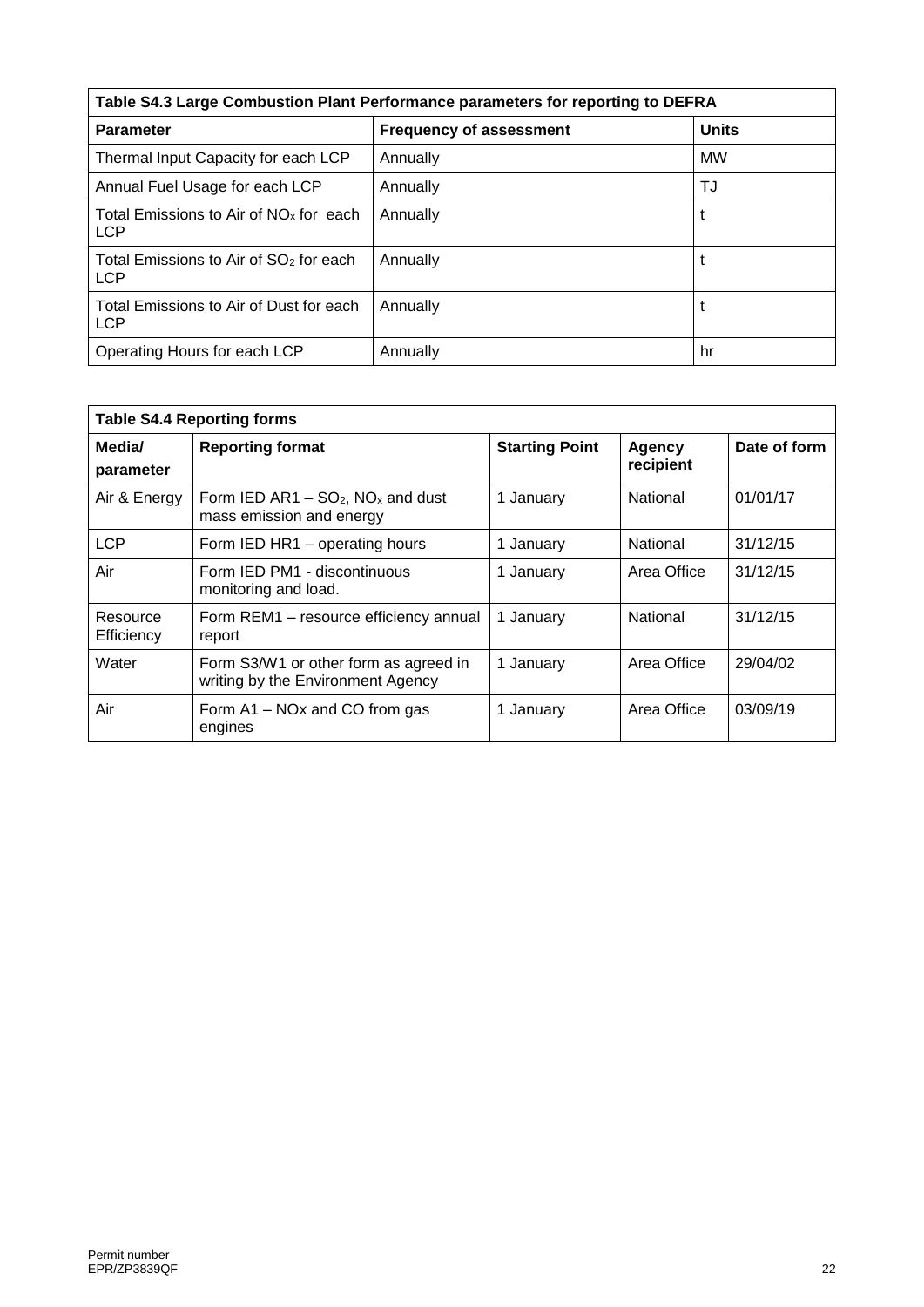## **Schedule 5 – Notification**

These pages outline the information that the operator must provide.

Units of measurement used in information supplied under Part A and B requirements shall be appropriate to the circumstances of the emission. Where appropriate, a comparison should be made of actual emissions and authorised emission limits.

If any information is considered commercially confidential, it should be separated from non-confidential information, supplied on a separate sheet and accompanied by an application for commercial confidentiality under the provisions of the EP Regulations.

## **Part A**

| l Permit Number                |  |
|--------------------------------|--|
| Name of operator               |  |
| <b>Location of Facility</b>    |  |
| Time and date of the detection |  |

| (a) Notification requirements for any malfunction, breakdown or failure of equipment or techniques,<br>accident, or emission of a substance not controlled by an emission limit which has caused, is<br>causing or may cause significant pollution |  |  |  |
|----------------------------------------------------------------------------------------------------------------------------------------------------------------------------------------------------------------------------------------------------|--|--|--|
| To be notified within 24 hours of detection                                                                                                                                                                                                        |  |  |  |
| Date and time of the event                                                                                                                                                                                                                         |  |  |  |
| Reference or description of the<br>location of the event                                                                                                                                                                                           |  |  |  |
| Description of where any release<br>into the environment took place                                                                                                                                                                                |  |  |  |
| Substances(s) potentially<br>released                                                                                                                                                                                                              |  |  |  |
| Best estimate of the quantity or<br>rate of release of substances                                                                                                                                                                                  |  |  |  |
| Measures taken, or intended to be<br>taken, to stop any emission                                                                                                                                                                                   |  |  |  |
| Description of the failure or<br>accident.                                                                                                                                                                                                         |  |  |  |

| (b) Notification requirements for the breach of a limit                      |  |  |
|------------------------------------------------------------------------------|--|--|
| To be notified within 24 hours of detection unless otherwise specified below |  |  |
| Emission point reference/ source                                             |  |  |
| Parameter(s)                                                                 |  |  |
| Limit                                                                        |  |  |
| Measured value and uncertainty                                               |  |  |
| Date and time of monitoring                                                  |  |  |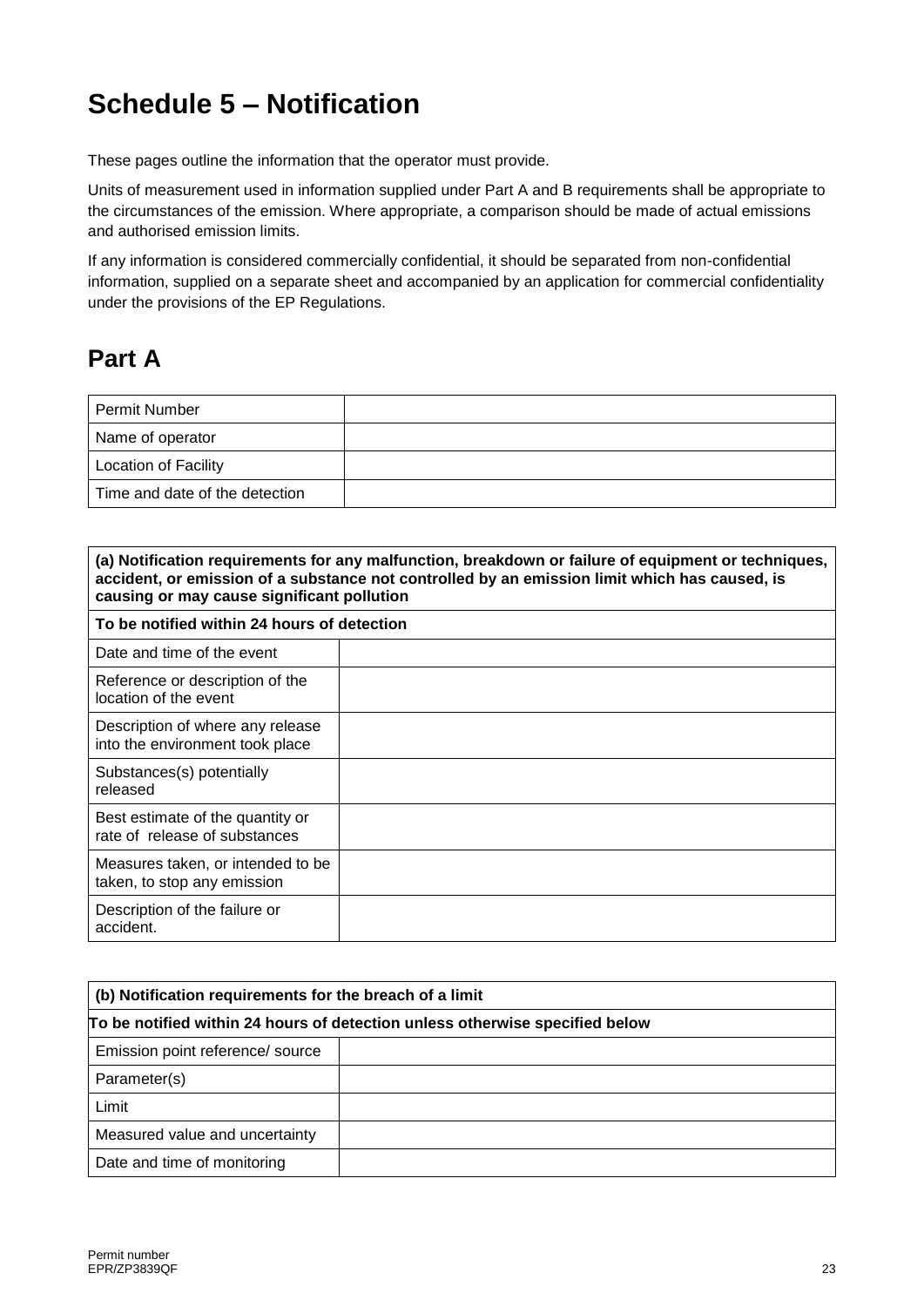| (b) Notification requirements for the breach of a limit                      |  |                     |
|------------------------------------------------------------------------------|--|---------------------|
| To be notified within 24 hours of detection unless otherwise specified below |  |                     |
| Measures taken, or intended to be<br>taken, to stop the emission             |  |                     |
| Time periods for notification following detection of a breach of a limit     |  |                     |
| Parameter                                                                    |  | Notification period |
|                                                                              |  |                     |
|                                                                              |  |                     |
|                                                                              |  |                     |

| (c) Notification requirements for the detection of any significant adverse environmental effect |  |  |
|-------------------------------------------------------------------------------------------------|--|--|
| To be notified within 24 hours of detection                                                     |  |  |
| Description of where the effect on<br>the environment was detected                              |  |  |
| Substances(s) detected                                                                          |  |  |
| Concentrations of substances<br>detected                                                        |  |  |
| Date of monitoring/sampling                                                                     |  |  |

## **Part B – to be submitted as soon as practicable**

| Any more accurate information on the matters for<br>notification under Part A.                                                                               |  |
|--------------------------------------------------------------------------------------------------------------------------------------------------------------|--|
| Measures taken, or intended to be taken, to prevent<br>a recurrence of the incident                                                                          |  |
| Measures taken, or intended to be taken, to rectify,<br>limit or prevent any pollution of the environment<br>which has been or may be caused by the emission |  |
| The dates of any unauthorised emissions from the<br>facility in the preceding 24 months.                                                                     |  |

| Name*       |  |
|-------------|--|
| <b>Post</b> |  |
| Signature   |  |
| <b>Date</b> |  |

\* authorised to sign on behalf of the operator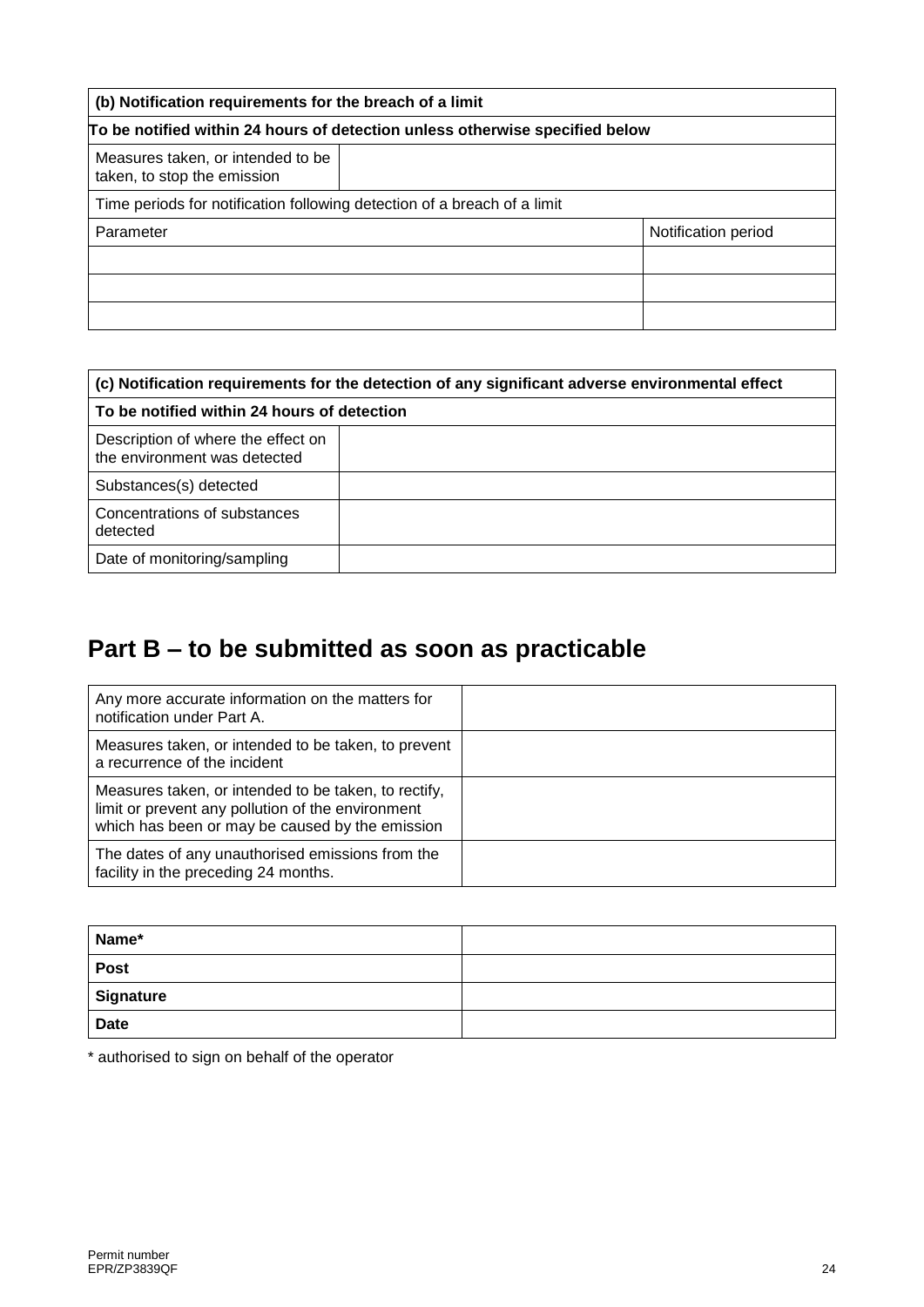## **Schedule 6 – Interpretation**

"accident" means an accident that may result in pollution.

"application" means the application for this permit, together with any additional information supplied by the operator as part of the application and any response to a notice served under Schedule 5 to the EP Regulations.

"authorised officer" means any person authorised by the Environment Agency under section 108(1) of The Environment Act 1995 to exercise, in accordance with the terms of any such authorisation, any power specified in section 108(4) of that Act.

"base load" means: (i) as a mode of operation, operating for >4000hrs pa; and (ii) as a load, the maximum load under ISO conditions that can be sustained continuously, i.e. maximum continuous rating.

"calendar monthly mean" means the value across a calendar month of all validated hourly means.

"CEN" means Commité Européen de Normalisation.

"Combustion Technical Guidance Note" means IPPC Sector Guidance Note Combustion Activities, version 2.03 dated 27th July 2005 published by Environment Agency.

"commissioning" means testing of the installation that involves any operation of a Large Combustion Plant referenced in schedule 1, table S1.1 or as agreed with the Environment Agency.

"emergency plant" means a plant which operates for the sole purpose of providing power at a site during an onsite emergency and/or during a black start and which does not provide balancing services or demand side response services.

"Energy efficiency" means the annual net plant energy efficiency, the value for which is calculated from the operational data collected over the year.

"EP Regulations" means The Environmental Permitting (England and Wales) Regulations SI 2016 No.1154 and words and expressions used in this permit which are also used in the Regulations have the same meanings as in those Regulations.

"emissions of substances not controlled by emission limits" means emissions of substances to air, water or land from the activities, either from the emission points specified in schedule 3 or from other localised or diffuse sources, which are not controlled by an emission limit.

"groundwater" means all water, which is below the surface of the ground in the saturation zone and in direct contact with the ground or subsoil.

"Industrial Emissions Directive" means DIRECTIVE 2010/75/EU OF THE EUROPEAN PARLIAMENT AND OF THE COUNCIL of 24 November 2010 on industrial emissions.

"large combustion plant" or "LCP" is a combustion plant or group of combustion plants discharging waste gases through a common windshield or stack, where the total thermal input is 50 MW or more, based on net calorific value. The calculation of thermal input, excludes individual combustion plants with a rated thermal input below 15MW.

"MCERTS" means the Environment Agency's Monitoring Certification Scheme.

"MCR" means maximum continuous rating.

"MSDL" means minimum shut-down load as defined in Implementing Decision 2012/249/EU.

"MSUL" means minimum start-up load as defined in Implementing Decision 2012/249/EU.

"Natural gas" means naturally occurring methane with no more than 20% by volume of inert or other constituents.

"ncv" means net calorific value.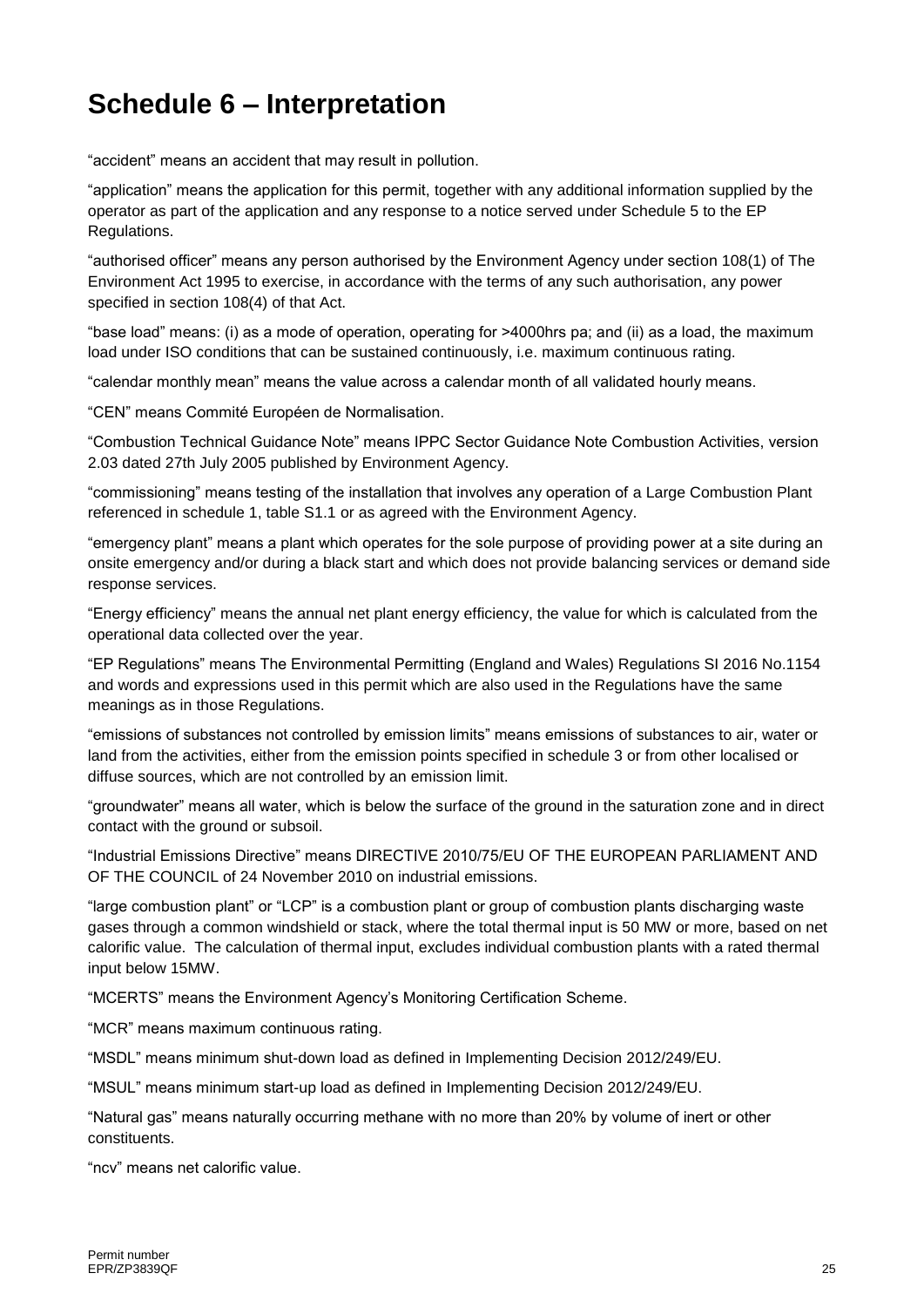"Net electrical efficiency" means the ratio between the net electrical output (electricity produced minus the imported energy) and the fuel/feedstock energy input (as the fuel/feedstock lower heating value) at the combustion unit boundary over a given period of time.

"non-emergency plant" means a plant which provides balancing services or demand side response services.

"operational hours" are whole hours commencing from the first unit ending start up and ending when the last unit commences shut down.

"SI" means site inspector.

Where a minimum limit is set for any emission parameter, for example pH, reference to exceeding the limit shall mean that the parameter shall not be less than that limit.

Unless otherwise stated, any references in this permit to concentrations of substances in emissions into air means:

- in relation to emissions from combustion processes, the concentration in dry air at a temperature of 273K, at a pressure of 101.3 kPa and with an oxygen content of 3% dry for liquid and gaseous fuels, 6% dry for solid fuels; and/or
- in relation to emissions from gas turbine or compression ignition engine combustion processes, the concentration in dry air at a temperature of 273K, at a pressure of 101.3kPa and with an oxygen content of 15% dry for liquid and gaseous fuels; and/or
- in relation to emissions from combustion processes comprising a gas turbine with a waste heat boiler, the concentration in dry air at a temperature of 273K, at a pressure of 101.3kPa and with an oxygen content of 15% dry, unless the waste heat boiler is operating alone, in which case, with an oxygen content of 3% dry for liquid and gaseous fuels; and/or
- in relation to emissions from non-combustion sources, the concentration at a temperature of 273K and at a pressure of 101.3 kPa, with no correction for water vapour content.

"year" means calendar year ending 31 December.